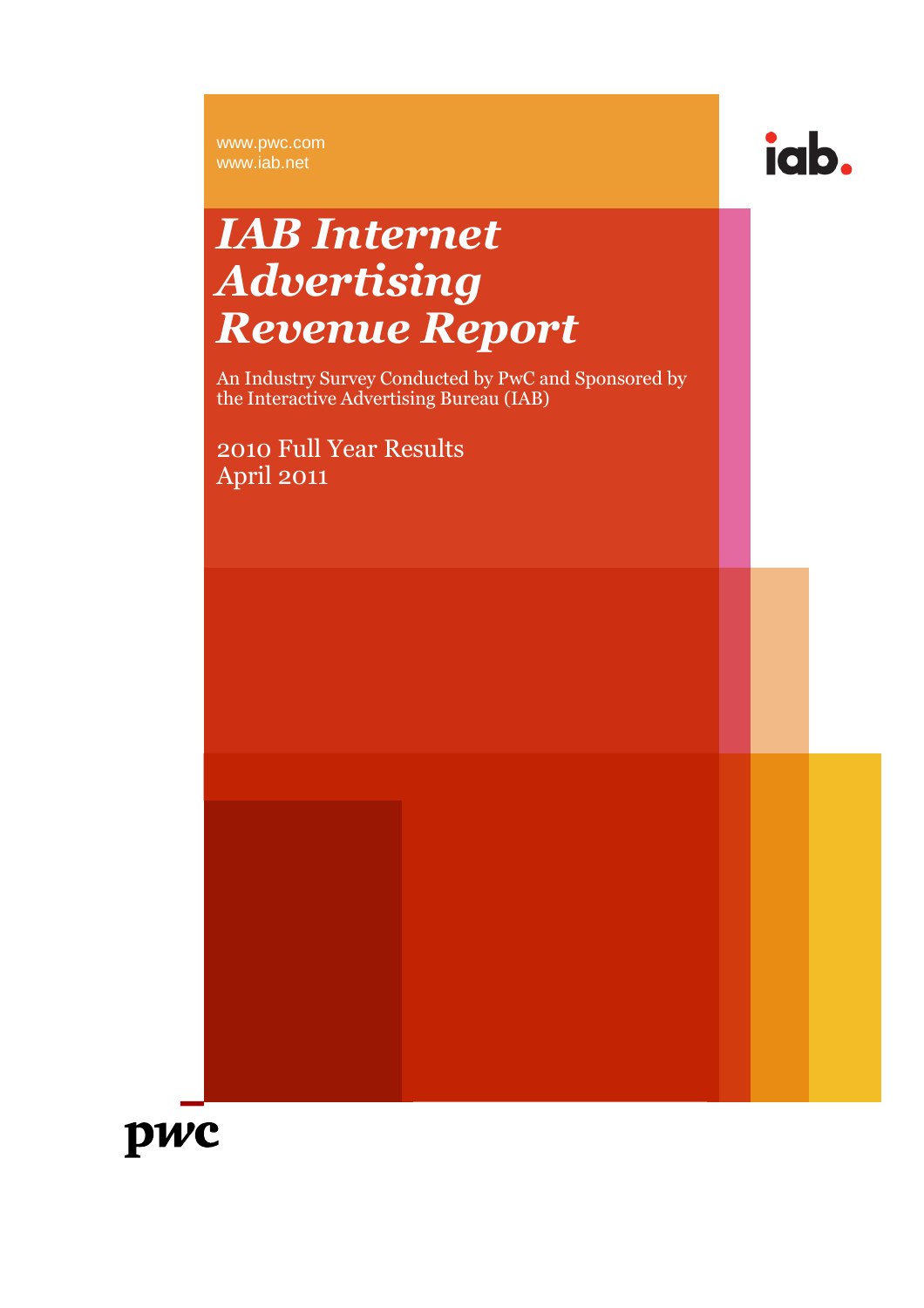

# *Table of Contents*

| <b>Background</b>                             | 3              |
|-----------------------------------------------|----------------|
| <b>Executive summary</b>                      | $\overline{4}$ |
| <b>Detailed findings</b>                      | 5              |
| 2010 Fourth quarter and full year results     |                |
| Annual and quarterly trends<br>$\bullet$      |                |
| Industry concentration<br>$\bullet$           |                |
| Advertising formats<br>$\bullet$              |                |
| Industry category spending<br>$\bullet$       |                |
| Pricing models<br>$\bullet$                   |                |
| <b>Appendix</b>                               | 22             |
| Definitions<br>$\bullet$                      |                |
| Survey scope and methodology<br>$\bullet$     |                |
| IAB board officers and directors<br>$\bullet$ |                |
| Organization profiles<br>$\bullet$            |                |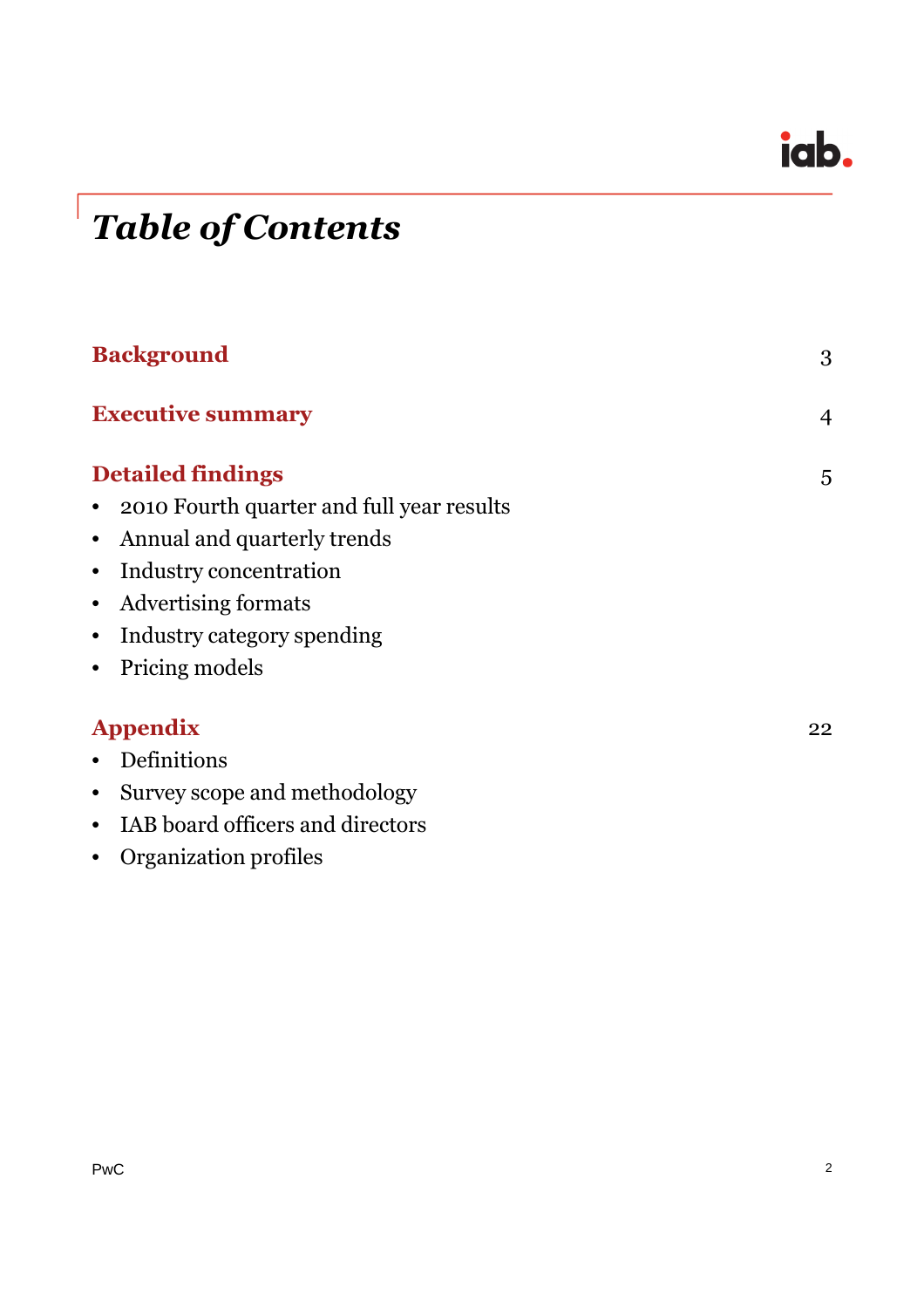## *Background*

### **About the IAB Internet Advertising Revenue Report**

Conducted by PricewaterhouseCoopers LLP ("PwC") on an ongoing basis, with results released quarterly, the "IAB Internet Advertising Revenue Report" was initiated by the Interactive Advertising Bureau (IAB) in 1996. This report utilizes data and information reported directly to PwC, publicly available online corporate data and information provided by online ad selling companies.

The results reported are considered the most accurate measurement of Internet/online advertising revenues because the data is compiled directly from information supplied by companies selling advertising online. All-inclusive, the report includes data reflecting online advertising revenues from Web sites, commercial online services, ad networks and e-mail providers, as well as other companies selling online advertising.

The report is conducted independently by PwC on behalf of the IAB. PwC does not audit the information and provides no opinion or other form of assurance with respect to the information. Only aggregate results are published and individual company information is held in strict confidence with PwC. Further details regarding scope and methodology are provided in the appendix to this report.

David Silverman PwC

David Silver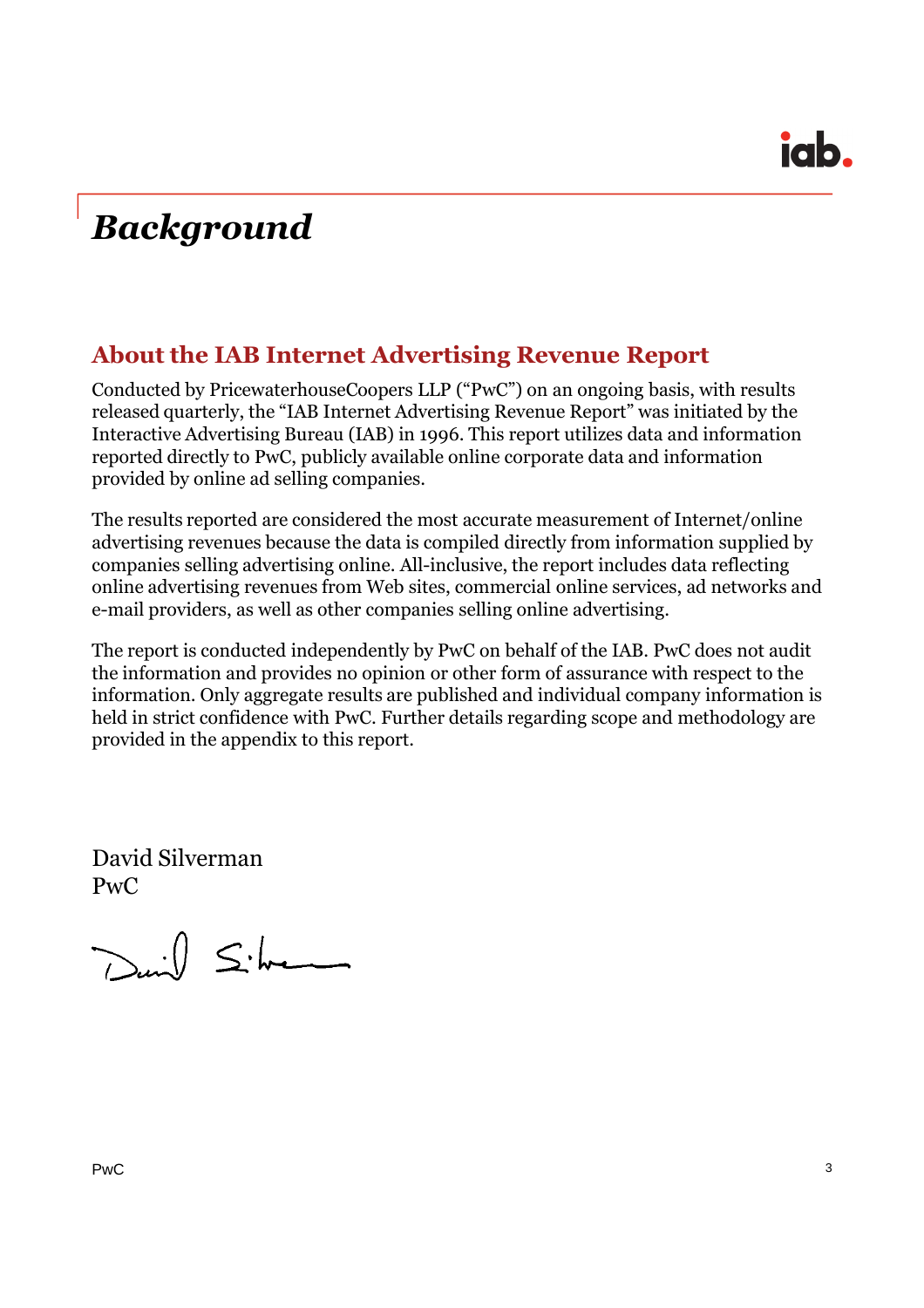

## *Executive summary*

### **IAB Internet Advertising Revenue Report 2010 Full Year Highlights**

Internet advertising revenues ("revenues") in the United States totaled \$26.0 billion for the full year of 2010, with Q3 2010 accounting for approximately \$6.5 billion and Q4 2010 totaling approximately \$7.5 billion. Internet advertising revenues for the full year of 2010 increased 15 percent over 2009.

#### **Key trends underlying 2010 results**

**Revenues Increased 15% in 2010** — Internet advertising revenues in the U.S. totaled \$7.45 billion in the fourth quarter of 2010, an increase of 15 percent from the 2010 third quarter total of \$6.46 billion, and an increase of 19 percent from the 2009 fourth quarter total of \$6.26 billion. 2010 full year Internet advertising revenues totaled \$26.0 billion, up 15 percent from the \$22.7 billion reported in 2009.

*"With a strong rebound from 2009, the \$26 billion spent on Internet advertising points to a continued focus on digital media ad spend, with dollars catching up to the eyeballs. More time spent online, especially with increases in digital video and social media, has certainly helped to fuel the continued growth."*

—David Silverman, Partner, PwC

**Search Continues to Lead, followed by Display Banners and Classifieds**— Search revenue accounted for 46 percent of 2010 revenues, down slightly from the 47 percent reported in 2009. Display advertising showed solid growth, accounting for 38 percent of 2010 revenue up from 35 percent in 2009. Digital video, which is a component of display advertising, increased 40 percent from 2009 to 2010.

"*As the latest IAB Internet Advertising Revenue Report concludes, online advertising is growing. These results show that many advertisers and marketers take digital media into consideration and more are using online advertising as part of their campaigns. Consumers are shifting more of their time to digital media, watching television shows and movies online, and advertisers recognize the opportunities to reach their targets through this medium."*

—Randall Rothenberg, President and CEO, IAB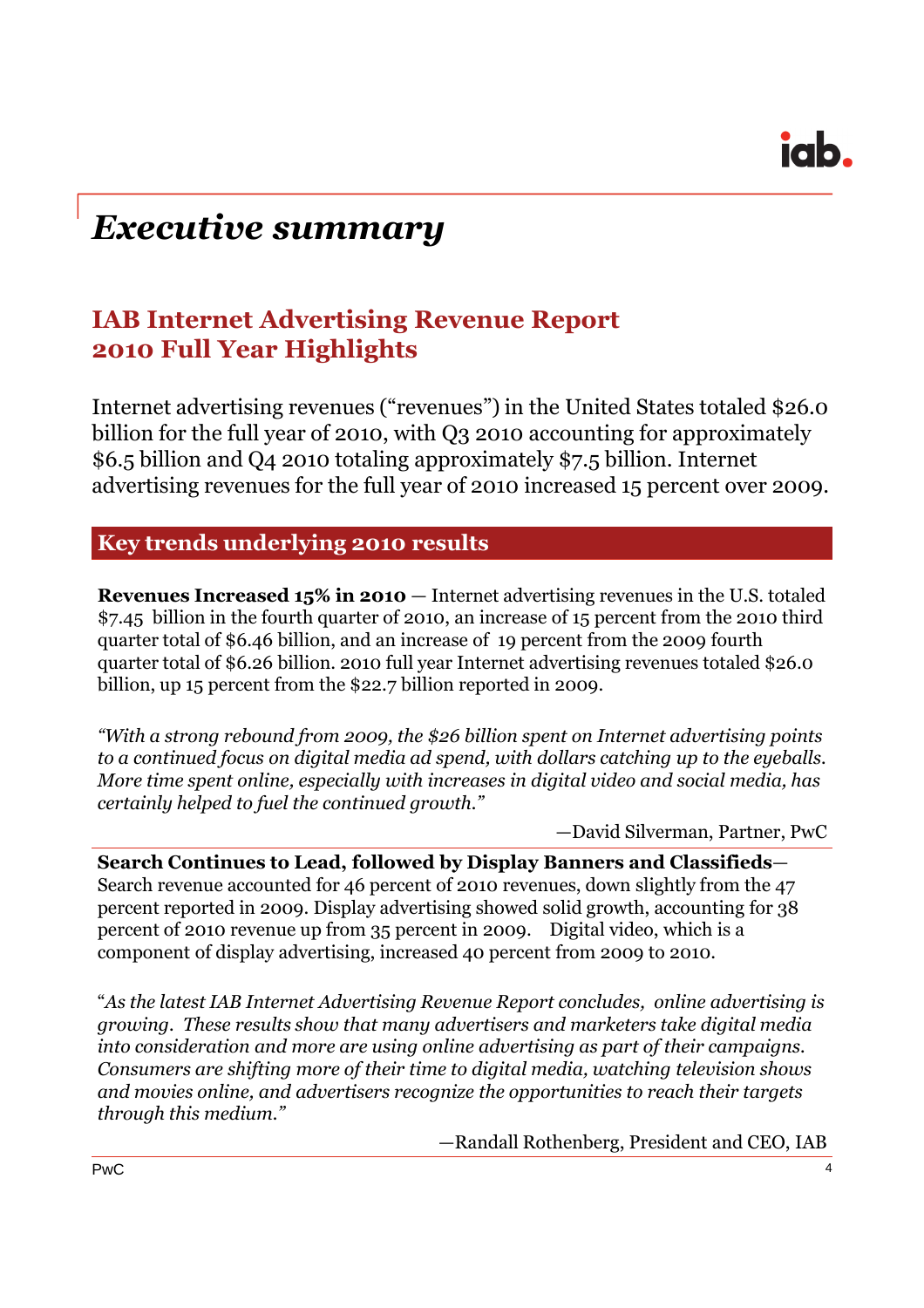## *Detailed findings*

### **Revenues totaled a record \$7.45 billion in the Q410**

Total 2010 fourth quarter revenues were \$1.2 billion (19.0%) higher than the fourth quarter of 2009, and \$984 million (15.2 %) higher than the third quarter of 2010.



 $PwC$  5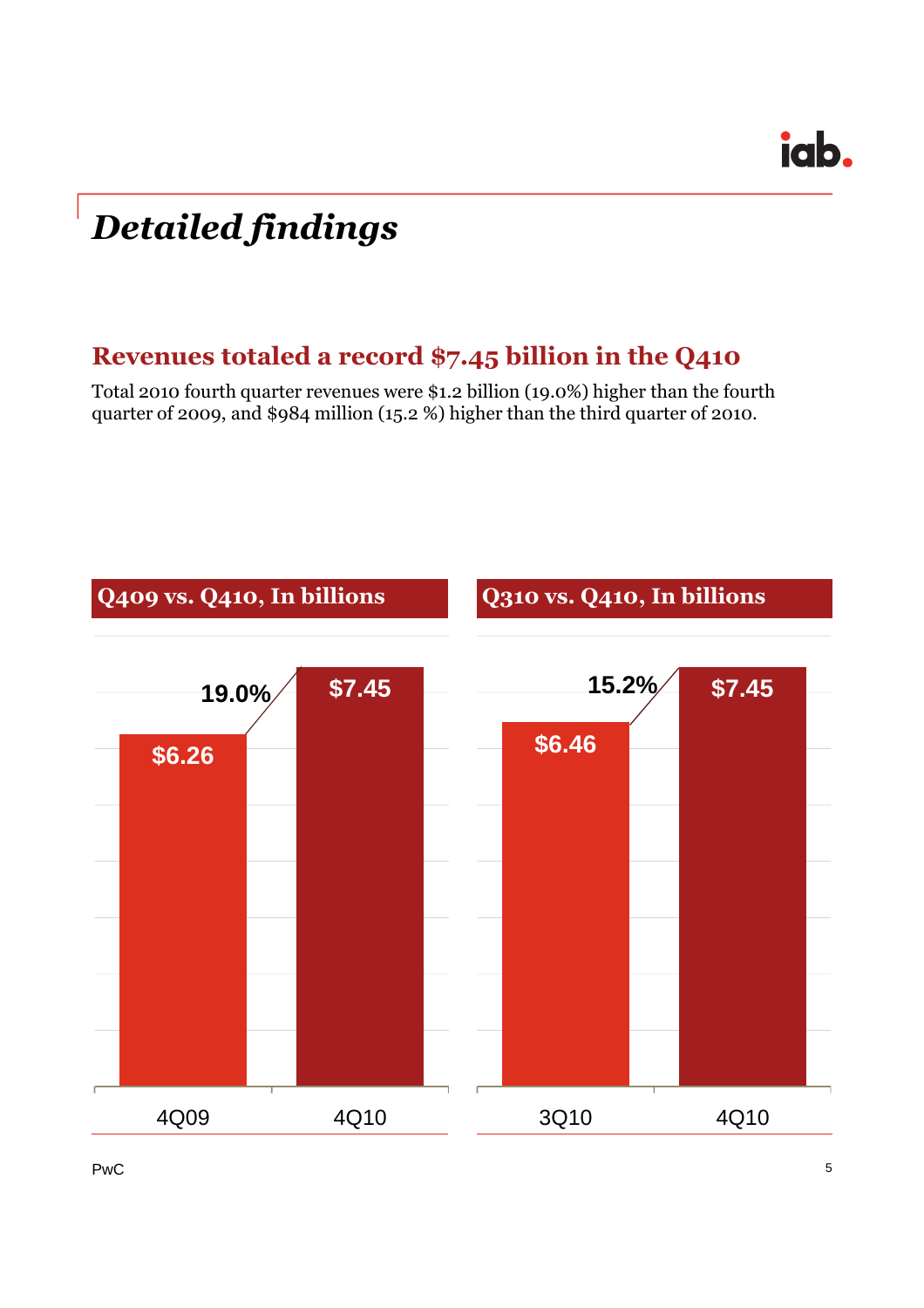iab.

## *Annual revenues show strong growth*

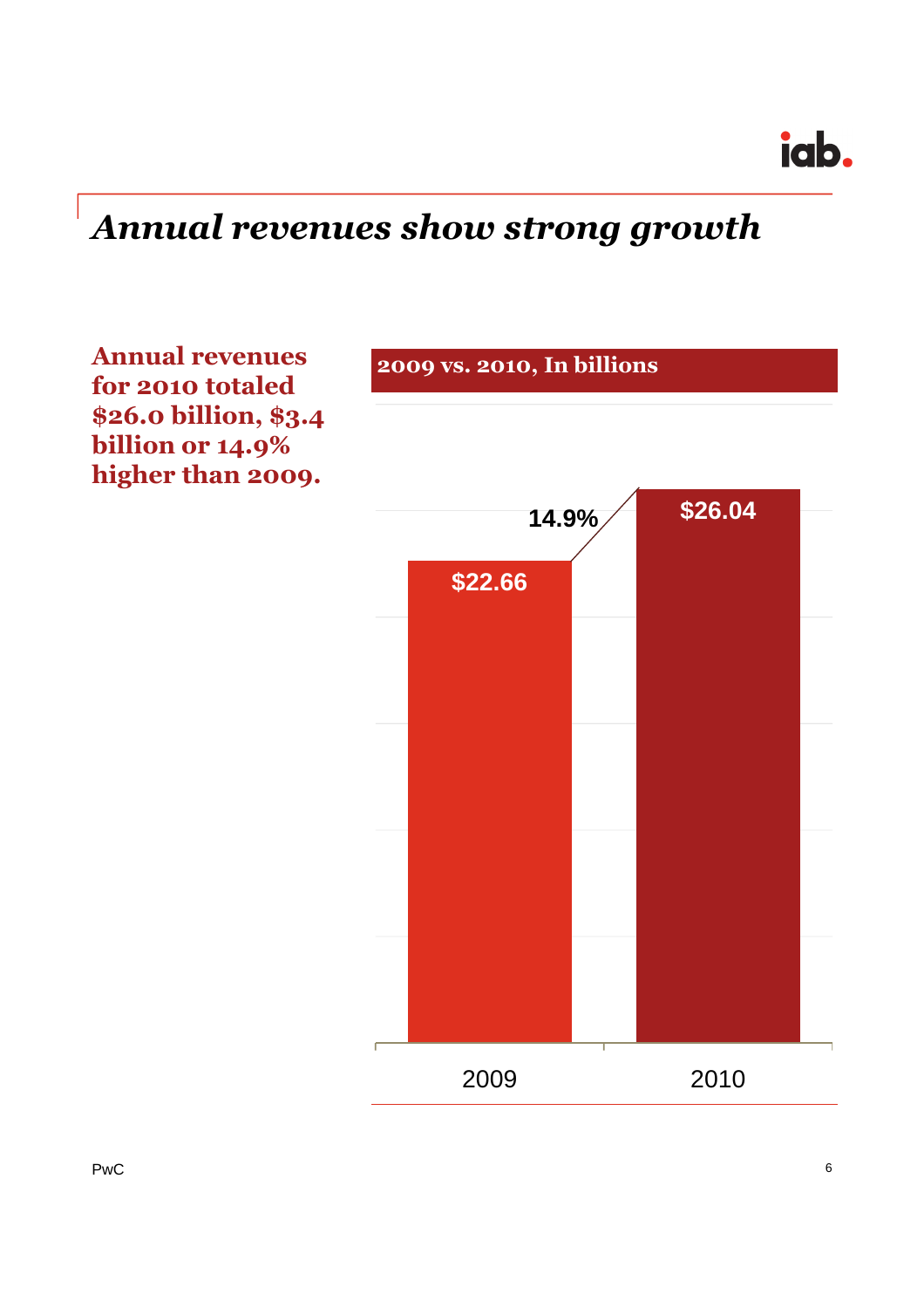## *Historical annual revenue trends*

### **Revenue growth recovers in 2010**

2010 annual revenues increased on a year-over-year percentage and dollar basis, after revenues dropped in 2009, impacted primarily by the economic recession.

### **Annual Revenue, In billions**

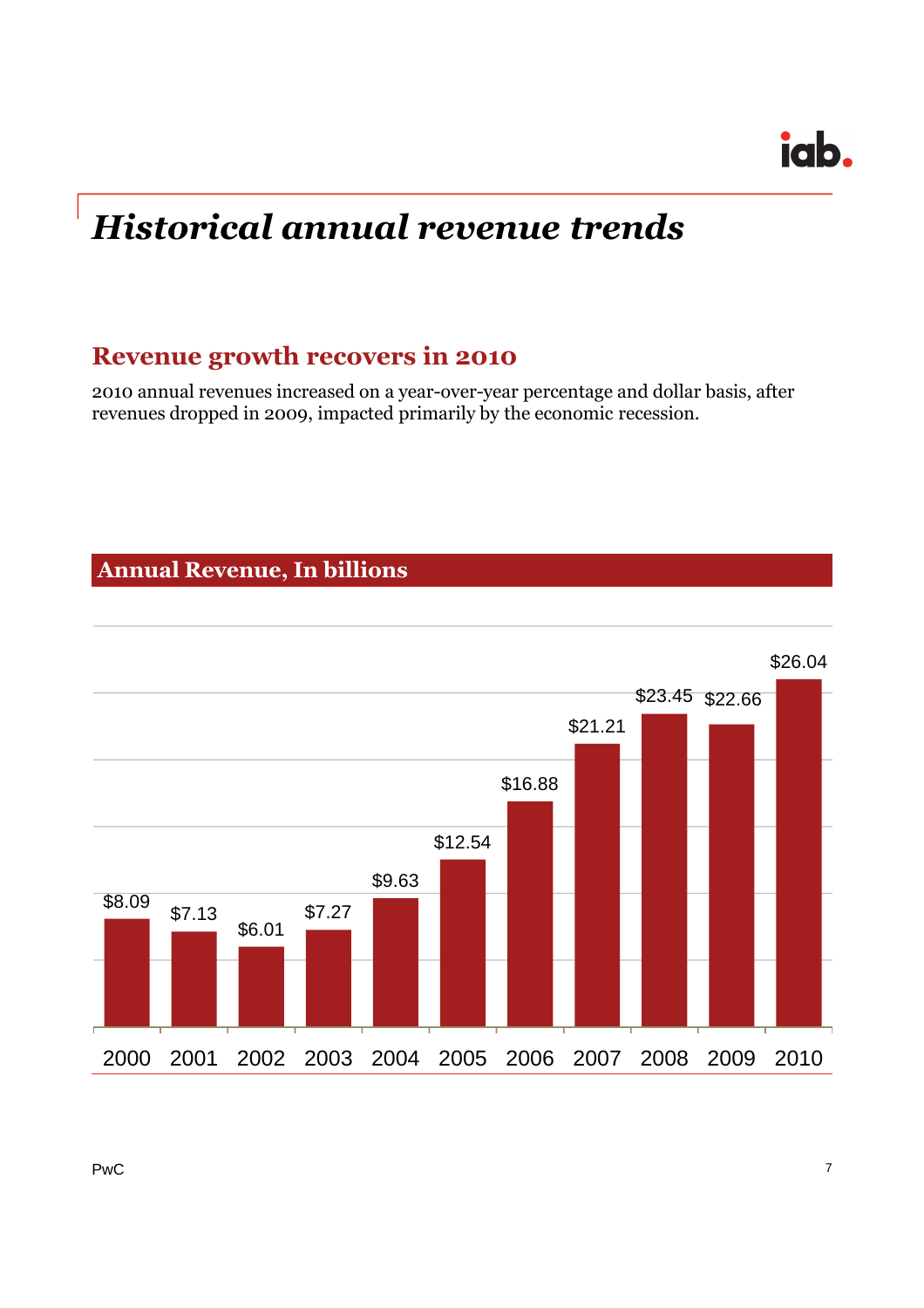## *Historical quarterly revenue trends*

### **Quarterly growth recovers, continuing upward trend**

After a decline and temporary plateau in 2009, quarterly revenues began to rebound in Q4 2009. 2010 started with a slight seasonal dip in Q1, however quarterly revenues continued to increase through 2010, with a seasonal-aided burst of revenue in Q4. Over the last 20 quarters, 15 quarters have seen positive growth in internet advertising.



**Quarterly Revenue Growth Trends, In billions — 1999-2010**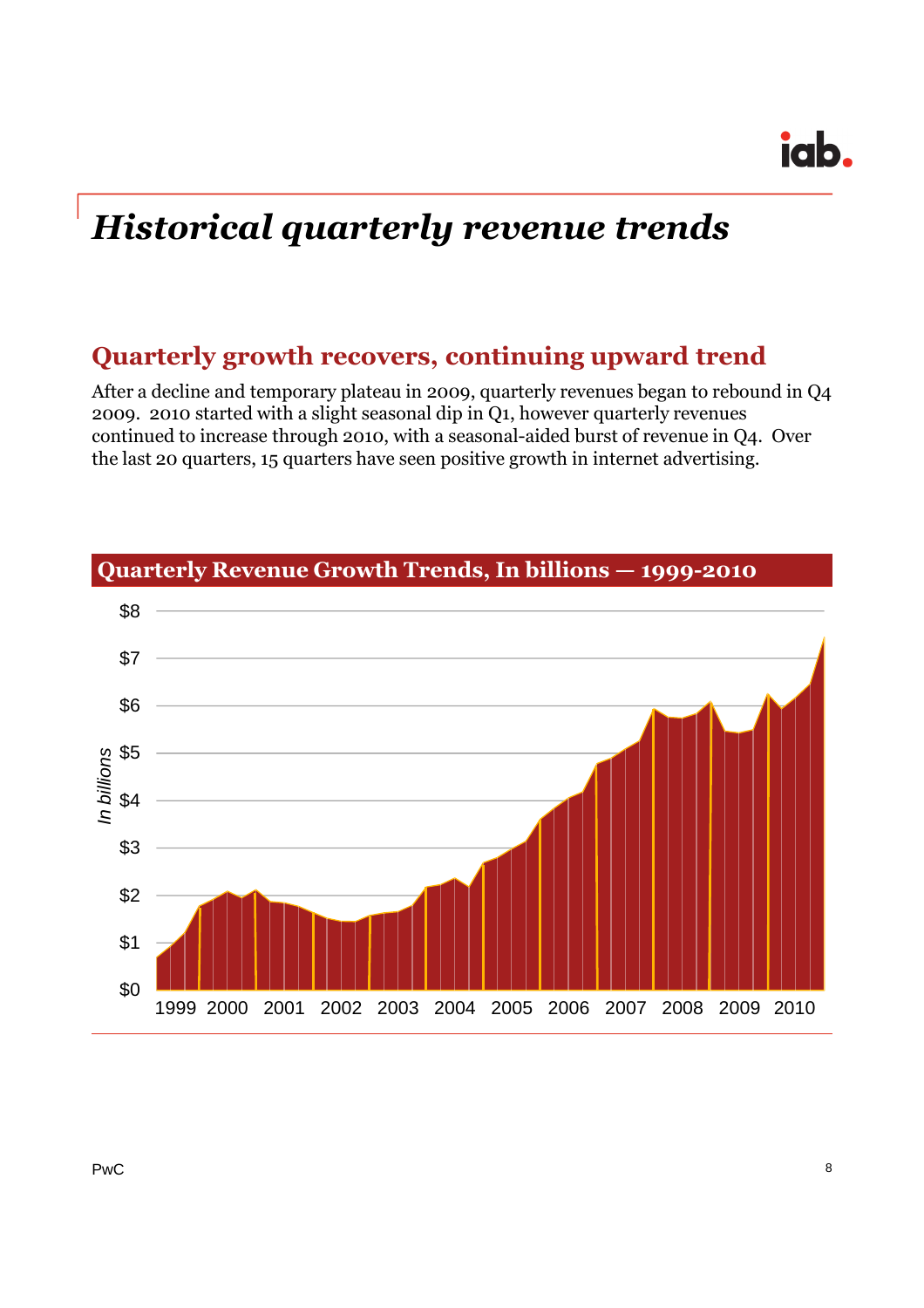## *Historical revenue mix – First half vs. Second half*

### **Second half revenues reach \$13.9 billion**

The second half of the year is seeing an increasingly larger part of the revenue, as 53% of revenue in 2010 was spent in the second half, compared to 52% in 2009, continuing the trend of greater revenue later in the year.



### **Historical revenue mix, First half vs. Second half**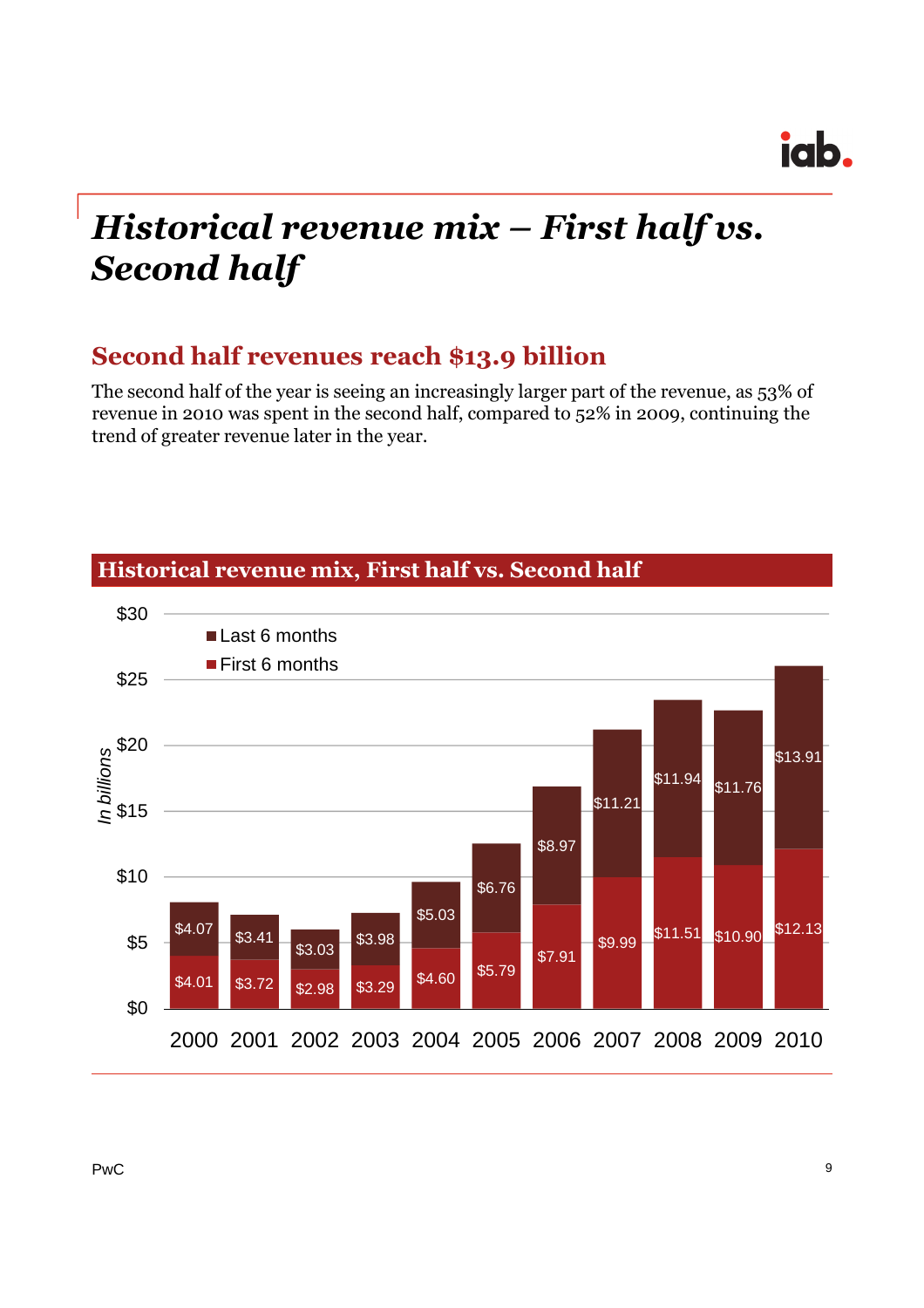# *Historical data findings*

### **Annual and quarterly revenue growth**

|                   | <b>Revenue</b><br>(in mil) | Q/Q<br><b>Growth</b> | <b>Y/Y</b><br><b>Growth</b> |                   | <b>Revenue</b><br>(in mil) | Q/Q<br><b>Growth</b> | <b>Y/Y</b><br><b>Growth</b> |
|-------------------|----------------------------|----------------------|-----------------------------|-------------------|----------------------------|----------------------|-----------------------------|
| Q1 1999           | \$693                      | 6%                   | 97%                         | Q1 2005           | \$2,802                    | 4%                   | 25%                         |
| Q2 1999           | \$934                      | 35%                  | 121%                        | Q2 2005           | \$2,985                    | 7%                   | 26%                         |
| Q3 1999           | \$1,217                    | 30%                  | 148%                        | Q3 2005           | \$3,147                    | 5%                   | 35%                         |
| Q4 1999           | \$1,777                    | 46%                  | 171%                        | Q4 2005           | \$3,608                    | 15%                  | 34%                         |
| <b>Total 1999</b> | \$4,621                    |                      | 141%                        | <b>Total 2005</b> | \$12,542                   |                      | 30%                         |
| Q1 2000           | \$1,922                    | 8%                   | 177%                        | Q1 2006           | \$3,848                    | 7%                   | 37%                         |
| Q2 2000           | \$2,091                    | 9%                   | 123%                        | Q2 2006           | \$4,061                    | 6%                   | 36%                         |
| Q3 2000           | \$1,951                    | $-7%$                | 60%                         | Q3 2006           | \$4,186                    | 3%                   | 33%                         |
| Q4 2000           | \$2,123                    | 9%                   | 19%                         | Q4 2006           | \$4,784                    | 14%                  | 33%                         |
| <b>Total 2000</b> | \$8,087                    |                      | 75%                         | <b>Total 2006</b> | \$16,879                   |                      | 35%                         |
| Q1 2001           | \$1,872                    | $-12%$               | $-3%$                       | Q1 2007           | \$4,899                    | 2%                   | 27%                         |
| Q2 2001           | \$1,848                    | $-1%$                | $-12%$                      | Q2 2007           | \$5,094                    | 4%                   | 25%                         |
| Q3 2001           | \$1,773                    | $-4%$                | $-10%$                      | Q3 2007           | \$5,267                    | 3%                   | 26%                         |
| Q4 2001           | \$1,641                    | $-7%$                | $-23%$                      | Q4 2007           | \$5,946                    | 13%                  | 24%                         |
| <b>Total 2001</b> | \$7,134                    |                      | $-12%$                      | <b>Total 2007</b> | \$21,206                   |                      | 26%                         |
| Q1 2002           | \$1,520                    | $-7%$                | $-19%$                      | Q1 2008           | \$5,765                    | $-3%$                | 18%                         |
| Q2 2002           | \$1,458                    | $-4%$                | $-21%$                      | Q2 2008           | \$5,745                    | 0%                   | 13%                         |
| Q3 2002           | \$1,452                    | $-1%$                | $-18%$                      | Q3 2008           | \$5,838                    | 2%                   | 11%                         |
| Q4 2002           | \$1,580                    | 9%                   | $-4%$                       | Q4 2008           | \$6,100                    | 4%                   | 2%                          |
| <b>Total 2002</b> | \$6,010                    |                      | $-16%$                      | <b>Total 2008</b> | \$23,448                   |                      | 11%                         |
| Q1 2003           | \$1,632                    | 3%                   | 7%                          | Q1 2009           | \$5,468                    | $-10%$               | $-5%$                       |
| Q2 2003           | \$1,660                    | 2%                   | 14%                         | Q2 2009           | \$5,432                    | $-1%$                | $-5%$                       |
| Q3 2003           | \$1,793                    | 8%                   | 24%                         | Q3 2009           | \$5,500                    | 1%                   | $-6%$                       |
| Q4 2003           | \$2,182                    | 22%                  | 38%                         | Q4 2009           | \$6,261                    | 14%                  | 3%                          |
| <b>Total 2003</b> | \$7,267                    |                      | 21%                         | <b>Total 2009</b> | \$22,661                   |                      | $-3%$                       |
| Q1 2004           | \$2,230                    | 2%                   | 37%                         | Q1 2010           | \$5,942                    | $-5%$                | 9%                          |
| Q2 2004           | \$2,369                    | 6%                   | 43%                         | Q2 2010           | \$6,185                    | 4%                   | 14%                         |
| Q3 2004           | \$2,333                    | $-2%$                | 30%                         | Q3 2010           | \$6,465                    | 5%                   | 18%                         |
| Q4 2004           | \$2,694                    | 15%                  | 24%                         | Q4 2010           | \$7,449                    | 15%                  | 19%                         |
| <b>Total 2004</b> | \$9,626                    |                      | 33%                         | <b>Total 2010</b> | \$26,041                   |                      | 15%                         |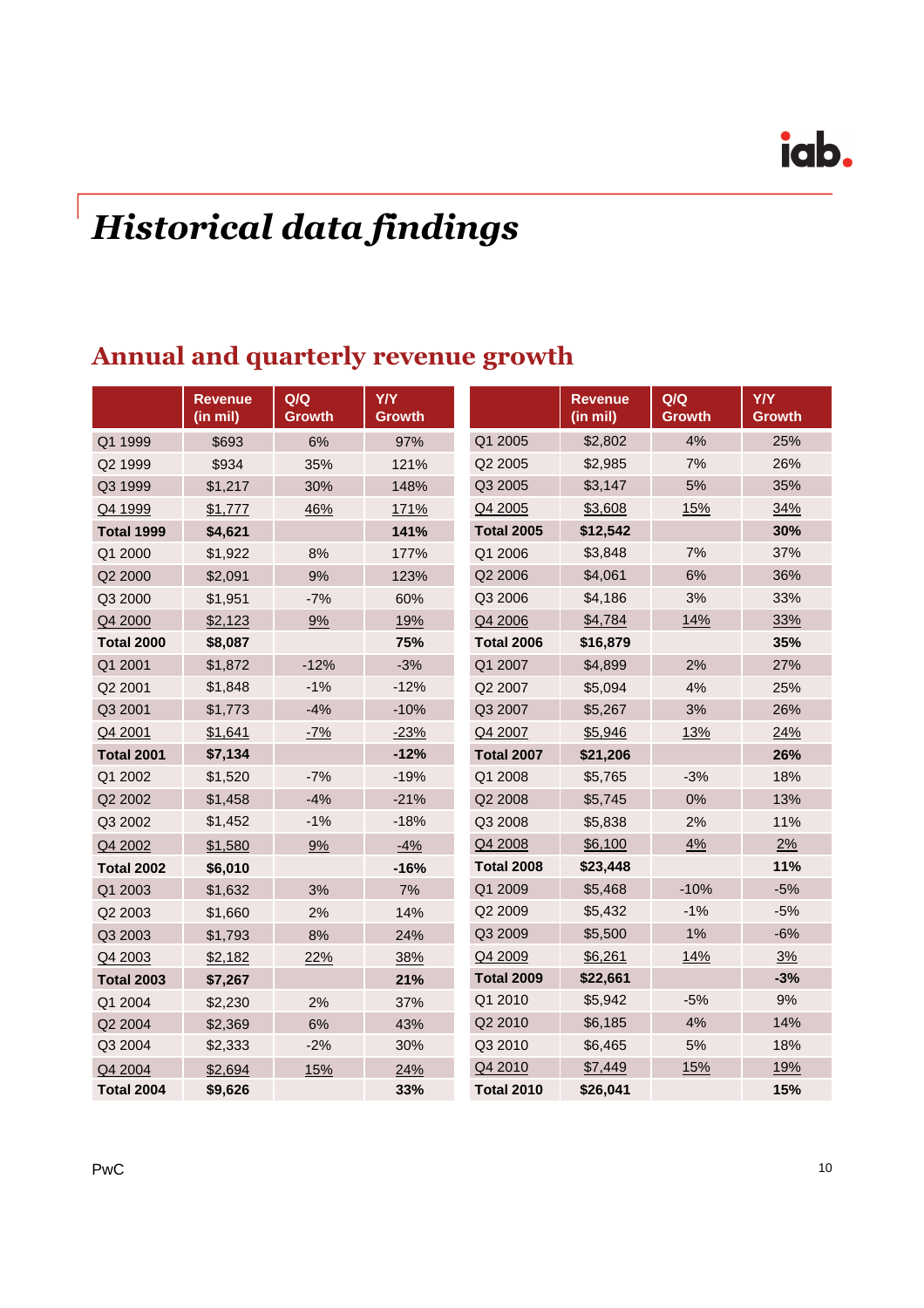## *Industry revenue concentration*

### **Top 50 companies command 91% of revenues in Q4 2010**

- Online advertising continues to remain concentrated with the ten leading ad-selling companies, which accounted for 72% of total revenues in the Q4 2010, up slightly from the 71% reported in Q4 2009.
- Companies ranked 11th to 25th accounted for 11% of revenues in Q4 2010, consistent with the 11% reported in Q4 2009. Companies ranked 26th to 50th accounted for 8% in Q4 2010, also consistent with the 8% in Q4 2009.



#### **% Share of total revenues**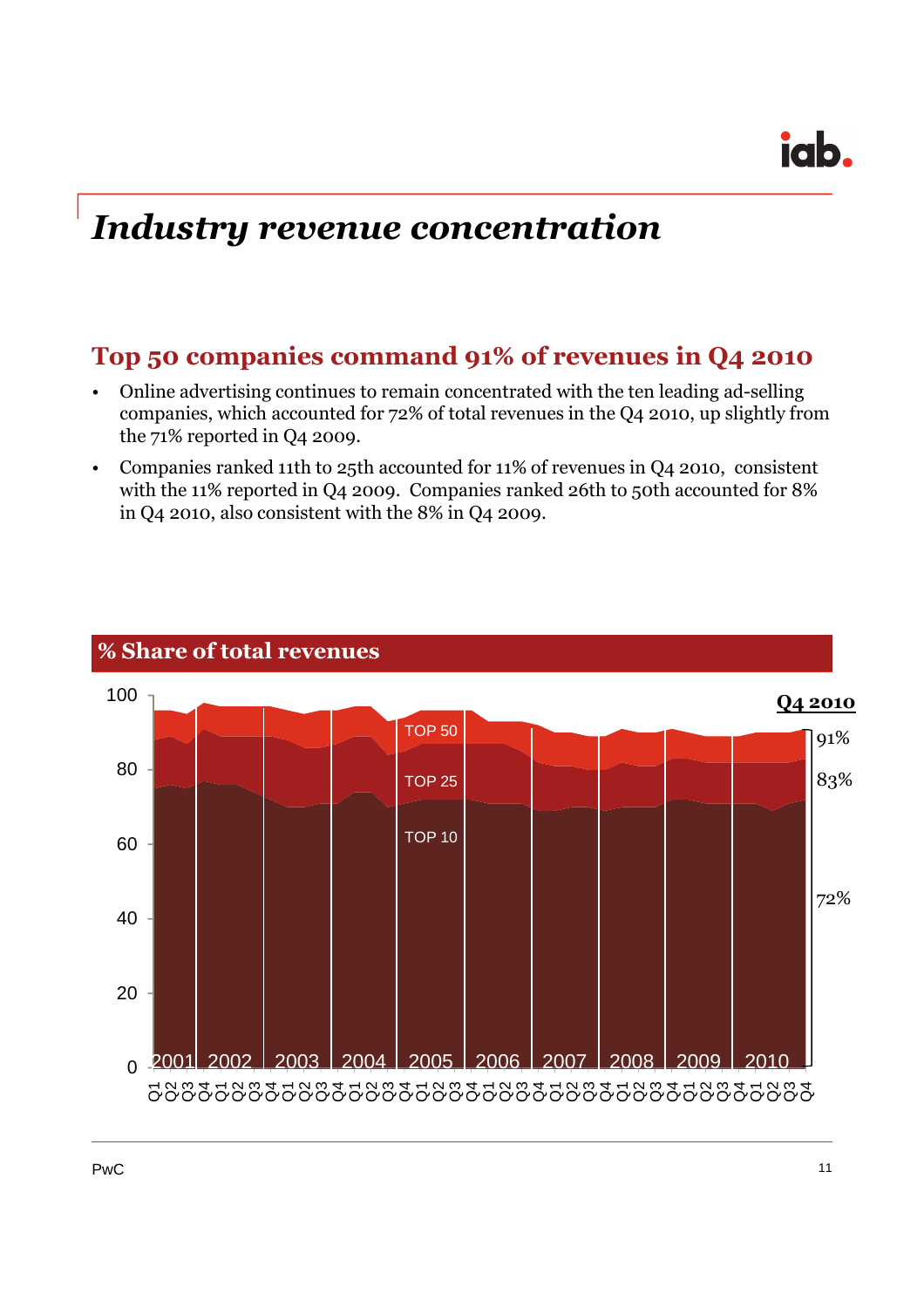## *Fourth quarter 2010 results*

### **Search and Display continue to lead ad formats**

- Search revenues accounted for 45% of Q4 2010 revenues, down from 47% in Q4 2009. Search revenues totaled \$3.3 billion in Q4 2010, up 14% from Q4 2009, when Search revenues were \$2.9 billion.
- Display-related advertising accounted for \$3.0 billion or 40% of total revenues during Q4 2010, up 31% from the \$2.3 billion reported in Q4 2009. Display-related advertising includes Display Banner Ads (26% of Q4 2010 revenues, or \$1.9 billion), Rich Media (5% or \$416 million), Digital Video (5% or \$411 million), and Sponsorship (4% or \$266 million).
- Classifieds revenues totaled \$697 million or 9% of Q4 2010 revenues, up 17% from the \$594 million (also 9%of total) reported in Q4 2009.
- Lead Generation revenues accounted for 5% of Q4 2010 revenues, or \$375 million, consistent with the \$374 million (6% of total) reported in Q4 2009.
- Email revenues accounted for 1% of Q4 2010 revenues or \$40 million, down over 48% from the \$77 million (1% of total) reported for Q4 2009.

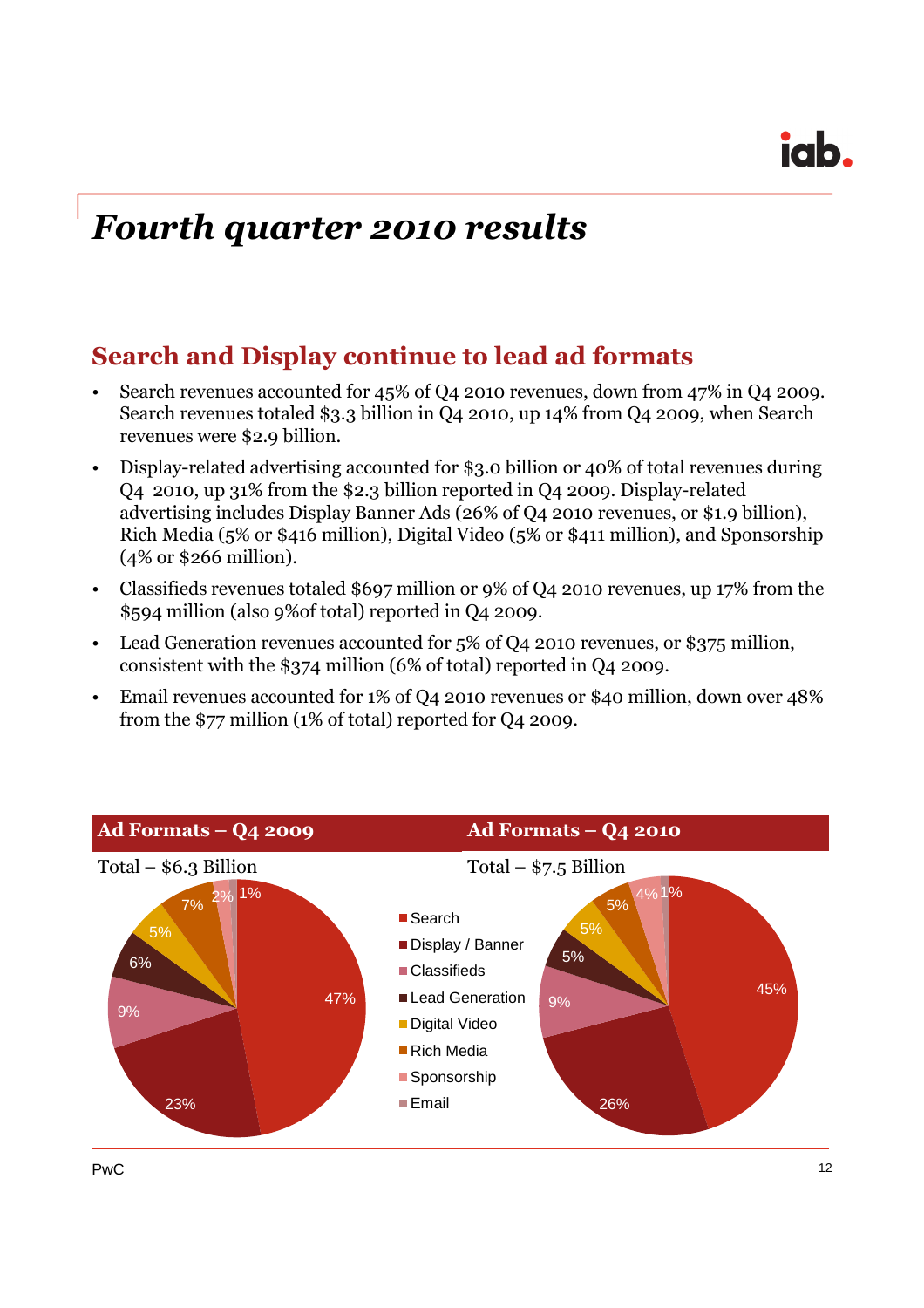## *Full year 2010 results*

### **Display advertising gains ground in format share**

- Search remains the largest online advertising revenue format, accounting for 46% of 2010 revenues, down from 47% in 2009. In 2010, Search revenues totaled \$12.0 billion, up over 12% from \$10.7 billion in 2009.
- Display-related advertising revenues totaled \$9.9 billion or 38% percent of 2010 revenues, up 24% from the \$8.0 billion reported in 2009. Display-related advertising includes Display Banner Ad (24% of 2010 revenues, or \$6.2 billion), Rich Media (6%, or \$1.5 billion), Digital Video (5%, or \$1.4 billion), and Sponsorship (3%, or \$718 million).
- Classifieds revenues accounted for 10% of 2010 revenues or \$2.6 billion, up 15% from the \$2.3 billion (10% of total) reported in 2009.
- Lead Generation revenues accounted for 5% of 2010 revenues or \$1.3 billion, down almost 8% from the \$1.5 billion (6%) reported in 2009.
- Email revenues accounted for 1% of 2010 revenues or \$195 million, down 33% from the \$292 million (1% of total) reported in 2009.

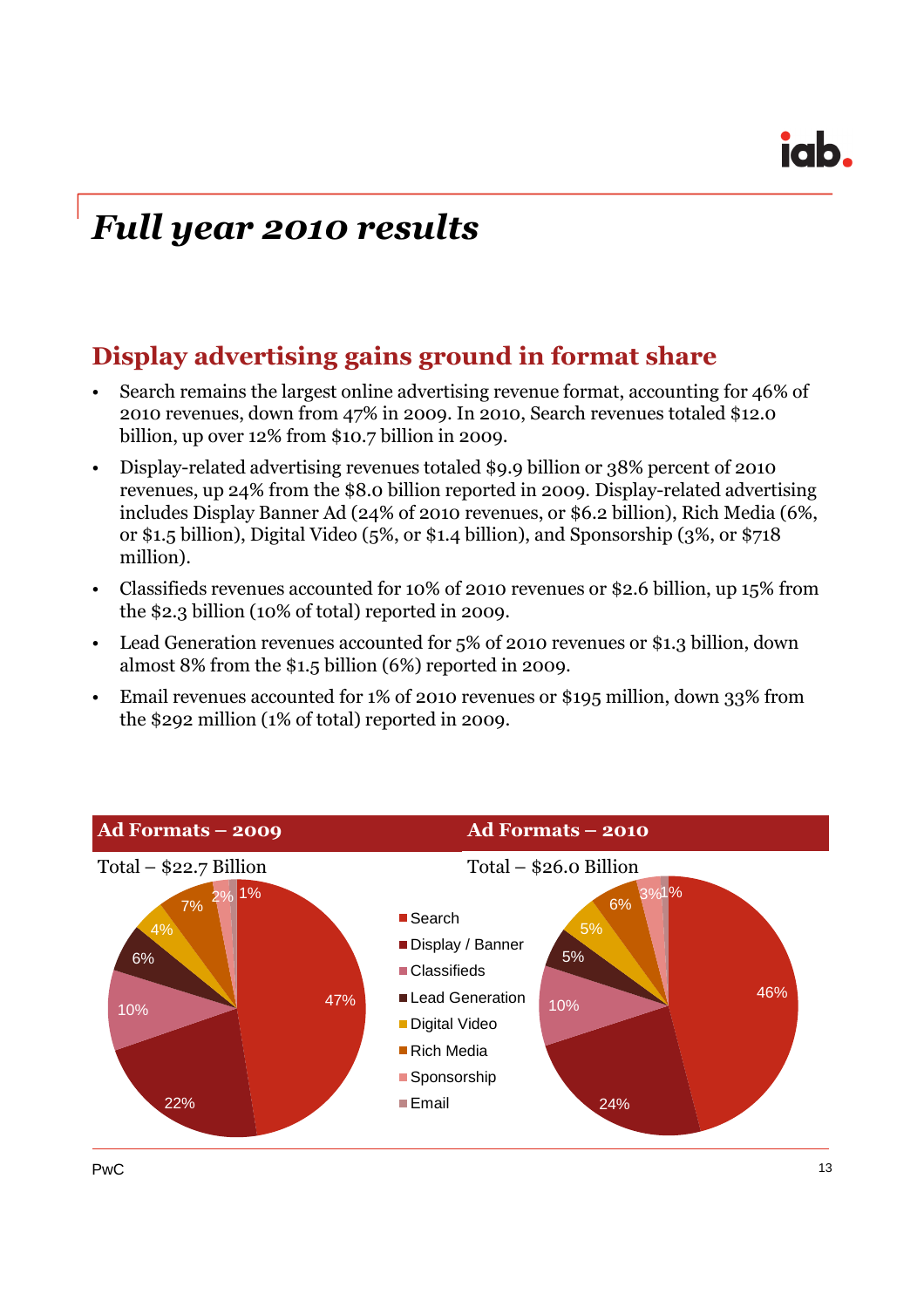## *Mobile advertising estimates*

### **Mobile advertising estimated between \$550-\$650 million in 2010**

- Mobile advertising for 2010 is estimated to be between \$550–\$650 million. This year marks the initial estimate for mobile advertising revenue in this report.
- Currently, mobile advertising is reported within pre-existing Internet ad format revenues.
- PwC estimated this value based upon a separate methodology from the results of the rest of this report. Mobile advertising information is gathered from publicly available information, industry research, and a small percentage of direct submissions within the full-year 2010 reporting cycle.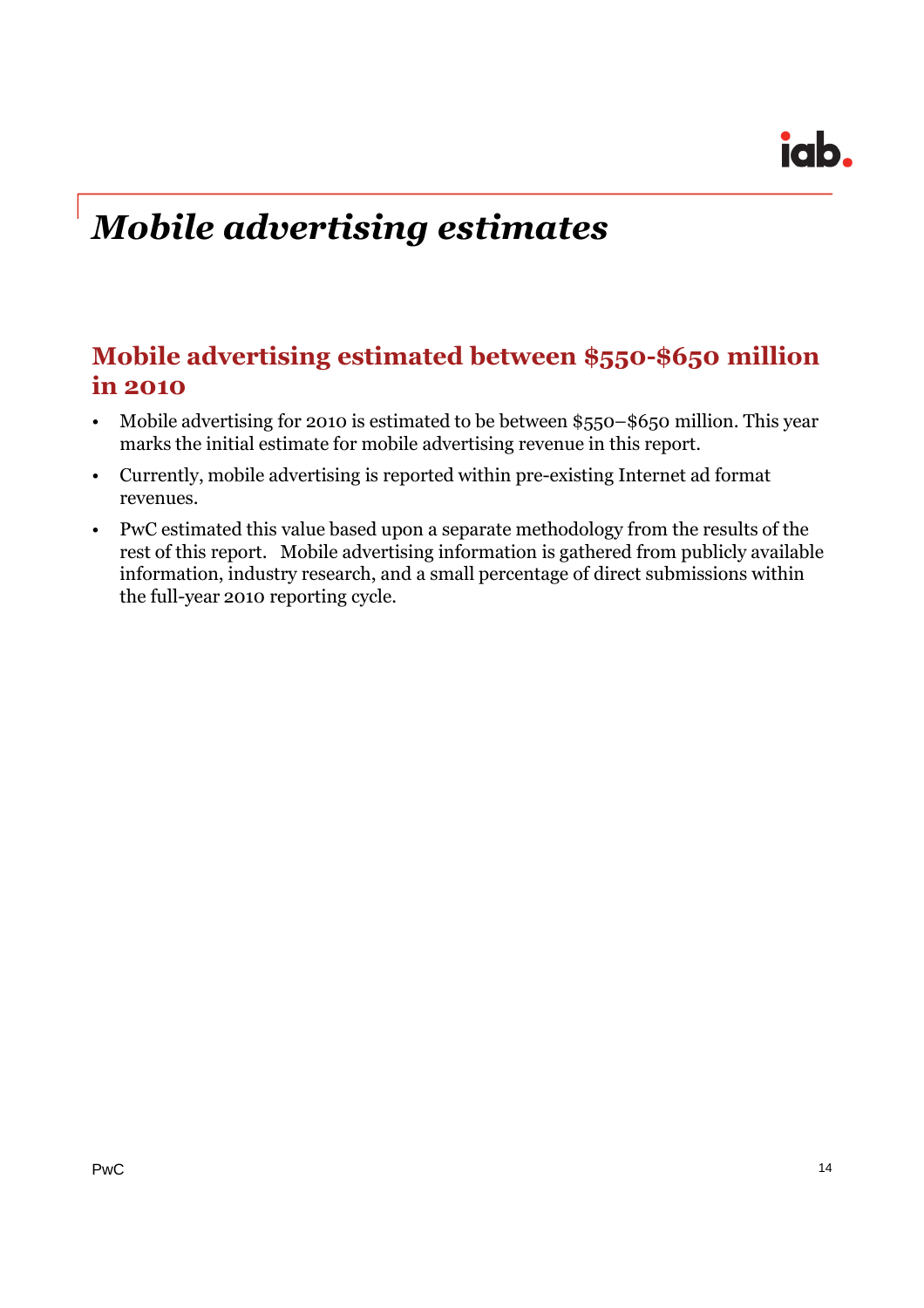## *Historical format trends*

### **Search retains largest share of revenue, but display makes strong gains**

- Search has remained the leading format since 2006, having strong sequential growth through this period. In 2010, Search lost some of its overall share to Display Banners, which now account for 24% of internet advertising revenues.
- Having seen sharp declines over the past five years, Classified revenues stabilized in 2010, maintaining its 10% of market share, down from the 18% of advertising revenues it commanded in 2006.



### **Advertising Format Share (% of Total Revenue)**

 $PwC$  and  $\frac{15}{2}$  15 \*Format definitions may have changed over the time period depicted, both within the survey process and definitionally by survey respondents.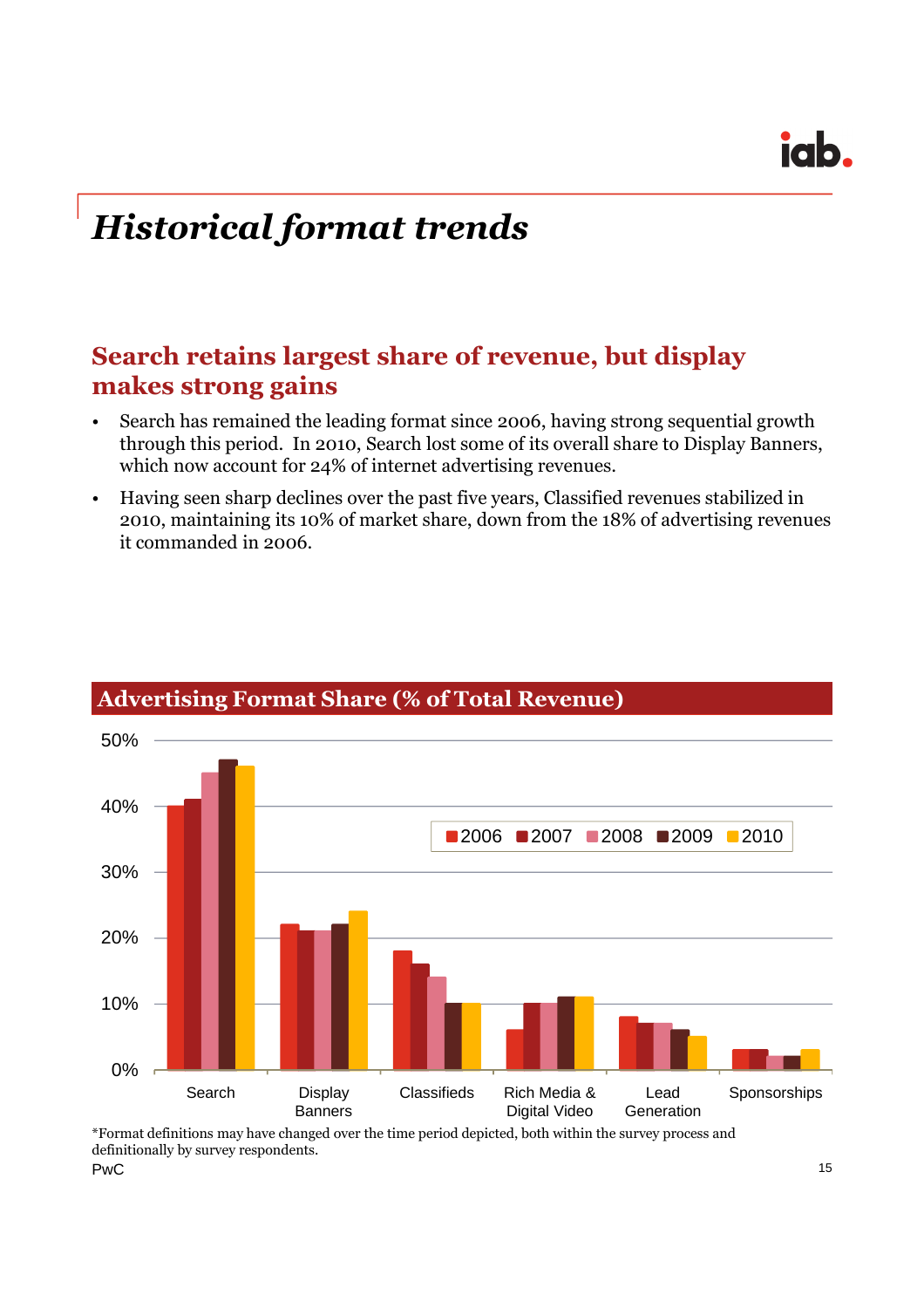## *Ad revenues by industry category*

### **Retail drives advertising, as dollars shift to digital**

- Retail advertisers continue to represent the largest category of Internet ad spending, accounting for 21% of 2010, or \$5.5 billion, up from 20% (\$4.5 billion) reported in 2009.
- Telecom companies accounted for 13% of 2010 revenues or \$3.5 billion, down from the 16% (\$3.6 billion) reported in 2009.
- Leisure Travel (airfare, hotels & resorts) accounted for 7% of 2010 revenues (\$1.8 billion) compared to the 6% (\$1.5 billion) reported in 2009.
- Financial Services advertisers accounted for 12% of 2010 revenues (\$3.2 billion), even with the 12% (\$2.8 billion) reported in 2009.
- Automotive advertisers accounted for 11% of 2010 revenues or \$2.9 billion, in line with 11% (\$2.5 billion) reported in 2009.
- Computing advertisers represented 8% of 2010 revenue, or \$2.2 billion, down from 10% (\$2.3 billion) it reported in 2009.
- Consumer Packaged Goods represented 7% in 2010, or \$2.0 billion, up from \$1.4 billion (6%) reported in 2009.
- Entertainment accounted for 4% of 2010 revenues (\$1.1 billion), up slightly from the 4% (\$1.0 billion) reported in 2009.
- Media accounted for 4% of 2010, or \$1.1 billion, up slightly from the 4% (\$881 million) it reported in 2009.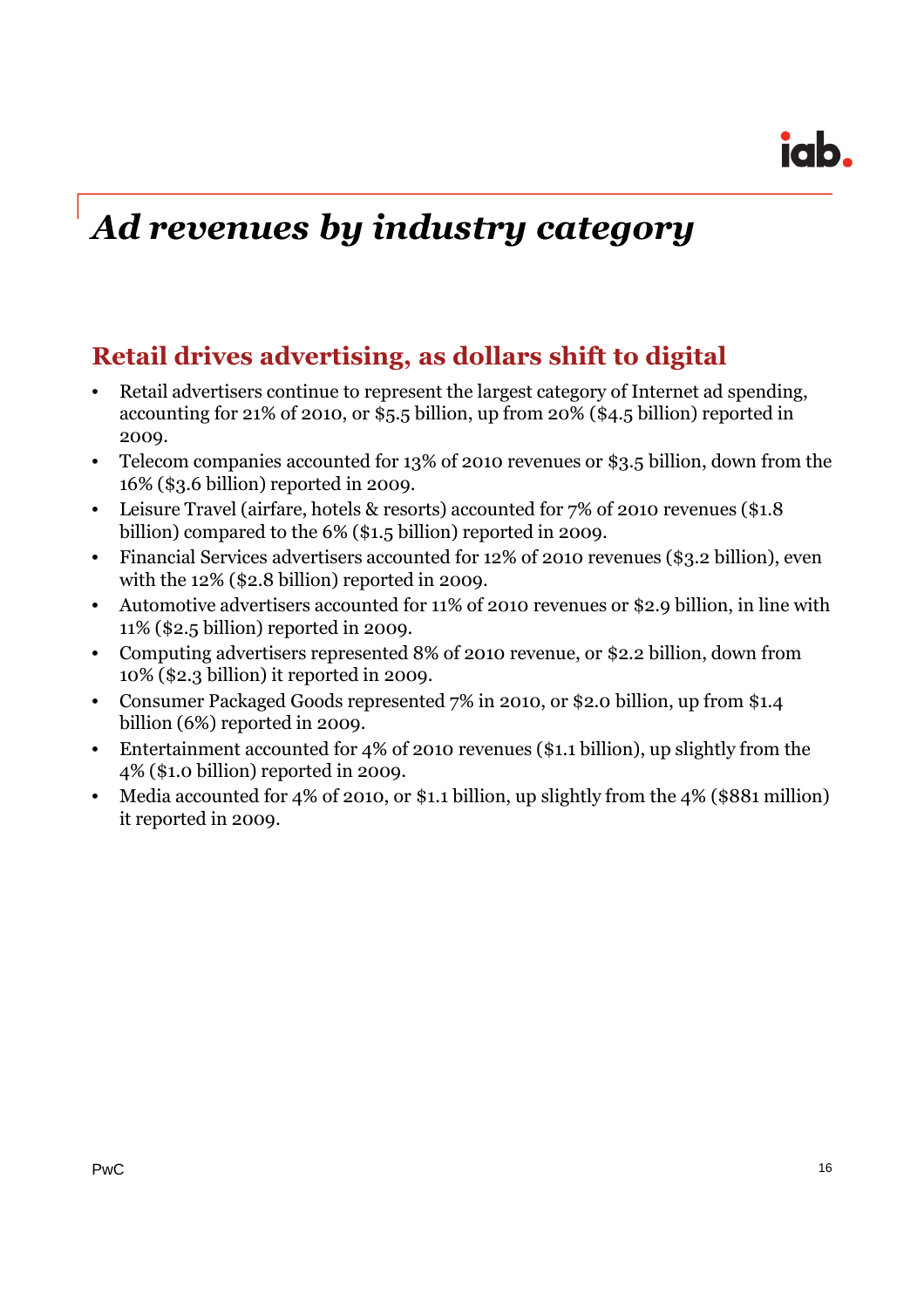## *Industry advertising – year-over-year comparatives*



PwC 22 and 22 and 22 and 23 and 23 and 23 and 24 and 25 and 26 and 26 and 26 and 27 and 27 and 27 and 27 and 27 \*Industry definitions may have changed over the time period depicted, both within the survey process and definitionally by survey respondents. Amounts do not total to 100% as minor categories are not displayed.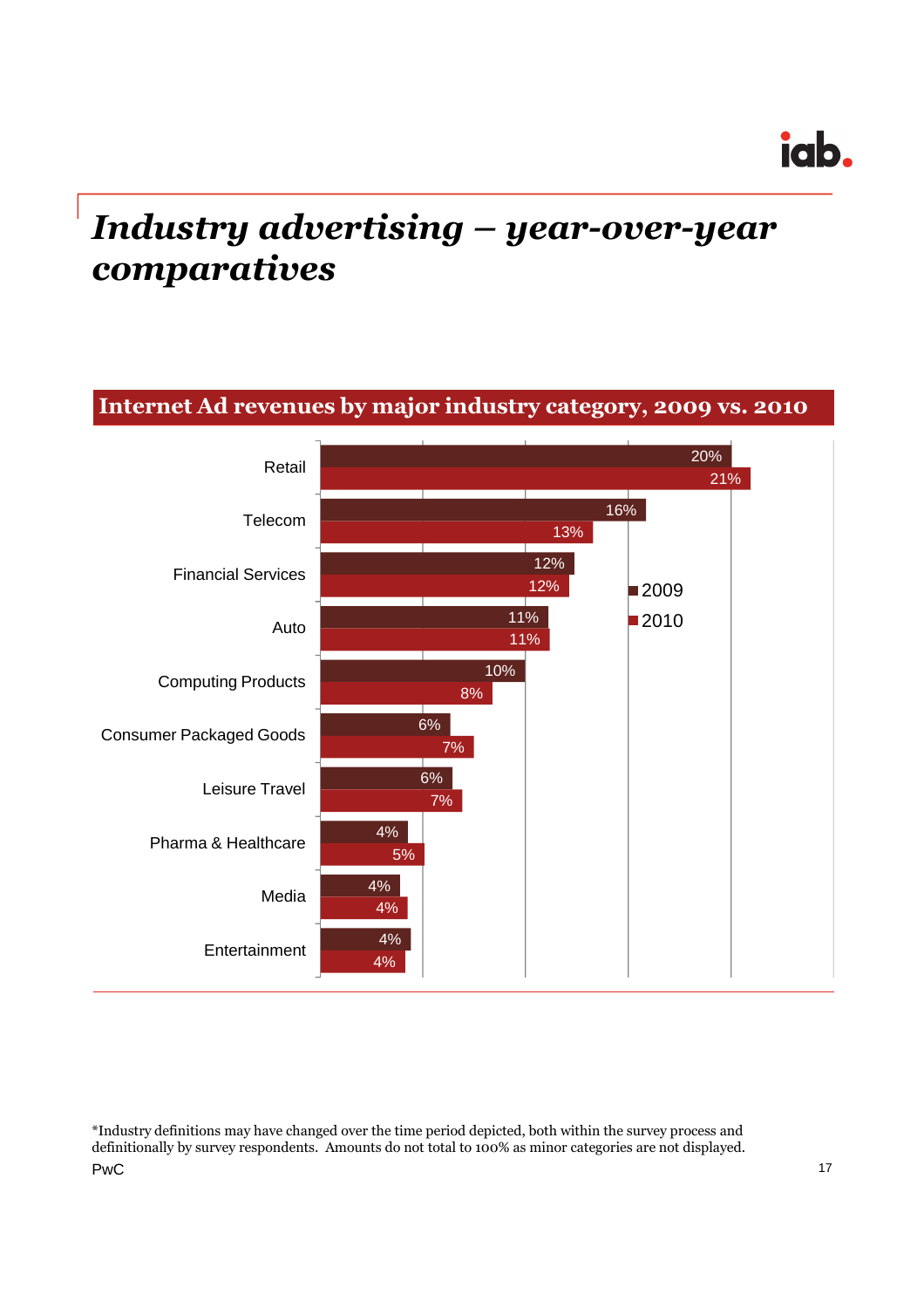## *Revenues by pricing model*

### **Performance-based pricing gains interest**

- Approximately 63% of Q4 2010 revenues were priced on a performance basis, up from the 60% reported in Q4 2009.
- Approximately 32% of Q4 2010 revenues were priced on a CPM or impression basis, down from 37% in Q4 2009.
- Approximately 5% of Q4 2010 revenues were priced on a hybrid basis, up from the 3% reported in Q4 2009.



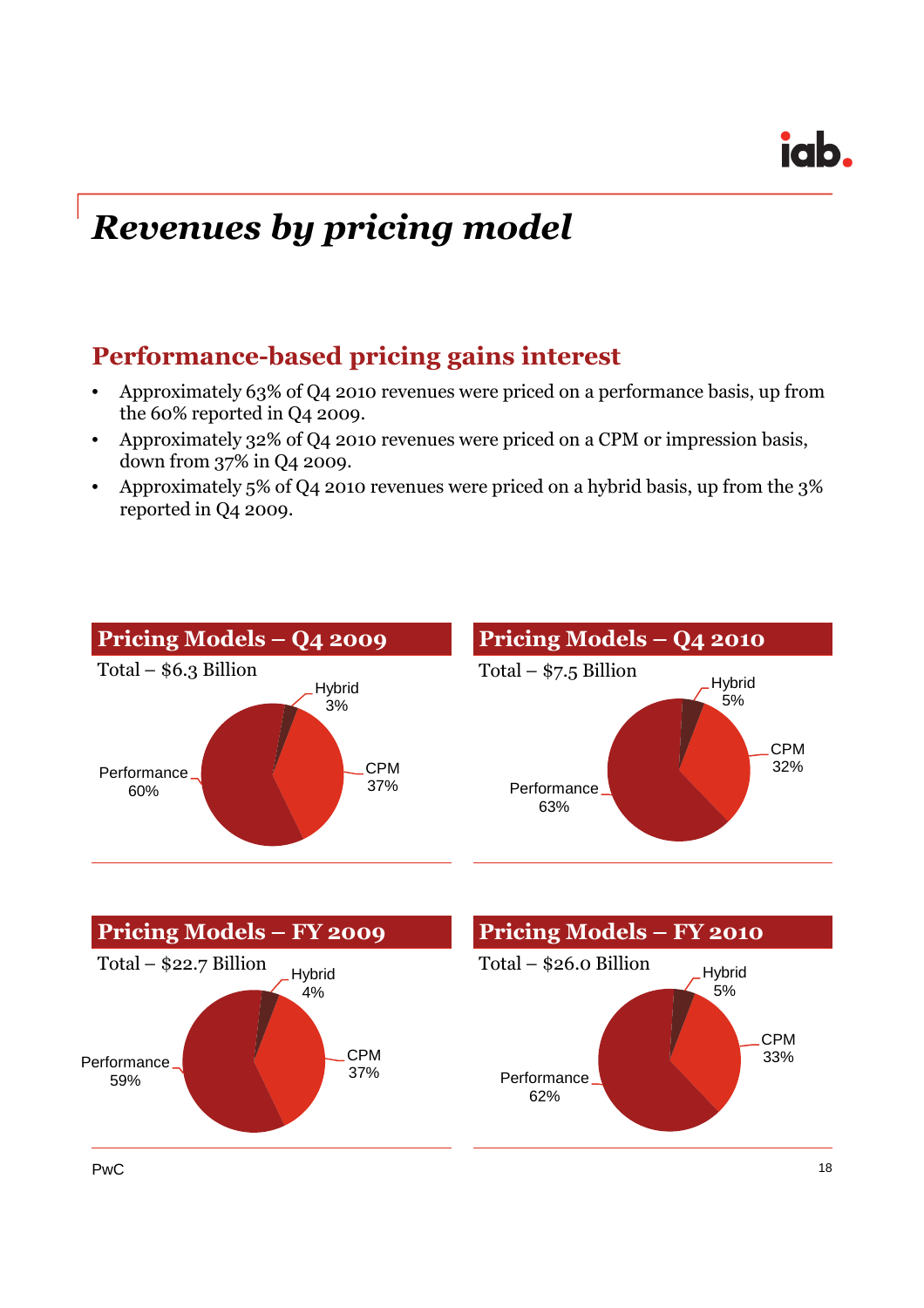## *Historical pricing model trends*

### **Performance-based pricing remains the preferred model**

• Performance based pricing, the most prevalent pricing model since 2006, has maintained a strong sequential growth rate, reaching 62% in 2010. It is followed by CPM/Impression based pricing which has declined as a percentage of revenue over the past several years. Hybrid pricing has seen the greatest loss in percentage revenue over the period, to a sharp dip from 17% in 2004 to 4% in 2009, but is back up to 5% in 2010.



### **Internet Ad Revenues by Pricing Model\***

<sup>\*</sup>Pricing model definitions may have changed over time period depicted, both within the survey process and definitionally by survey respondents.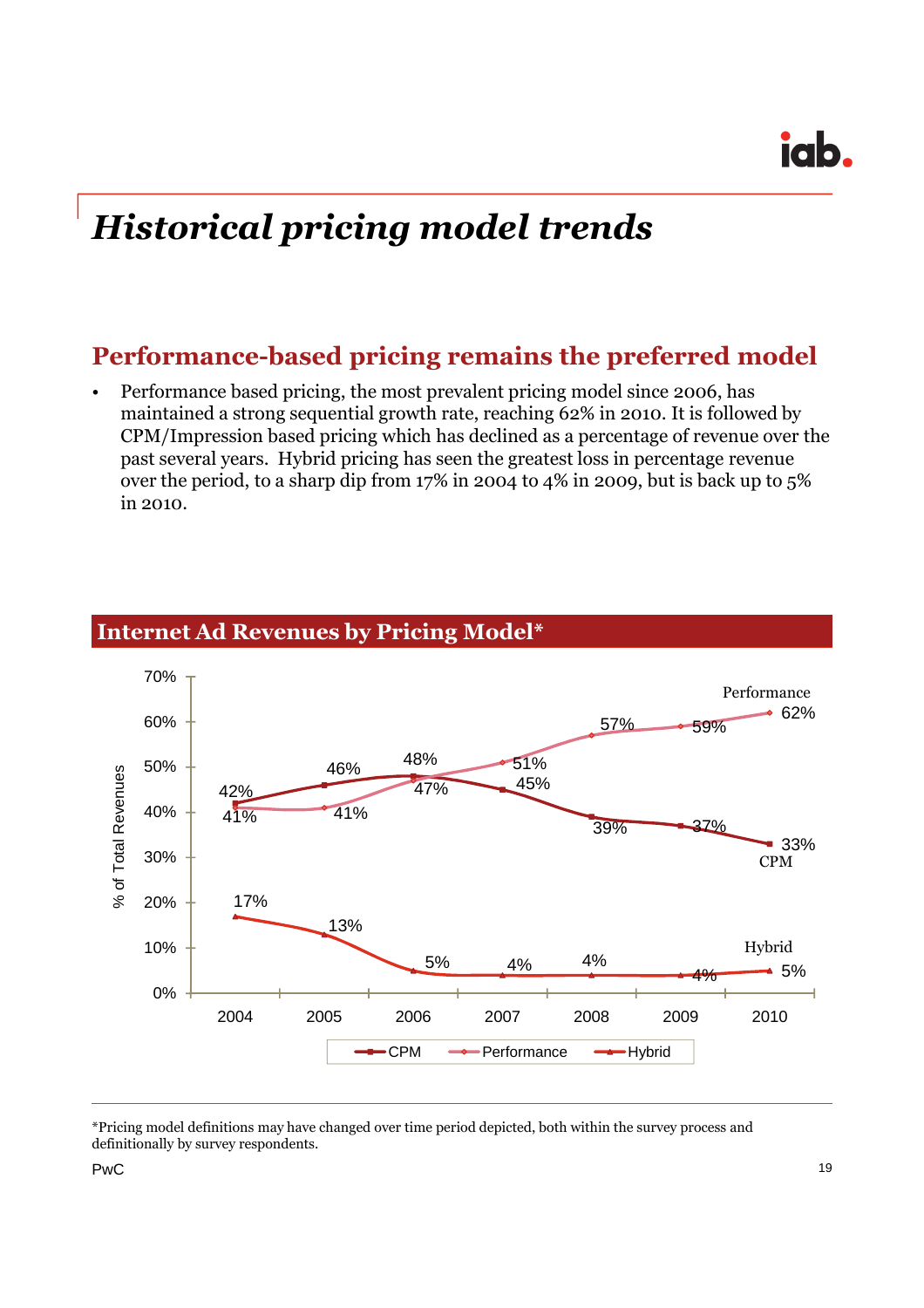## *Cross-media advertising market share*

### **Internet advertising surpasses newspapers in ad revenue**

• The Internet has continued to grow in significance when compared to other adsupported media. In 2010, Internet Advertising surpassed advertising revenues in Newspapers.



#### **US Advertising Market by Media Revenue – 2010 (In billions)**

<sup>\*</sup>The total U.S. advertising market includes other segments not charted here.

<sup>\*&</sup>quot;TV Distribution" includes national and local TV station ads as well as multichannel system ads. Sources: IAB Internet Advertising Revenue Report; PwC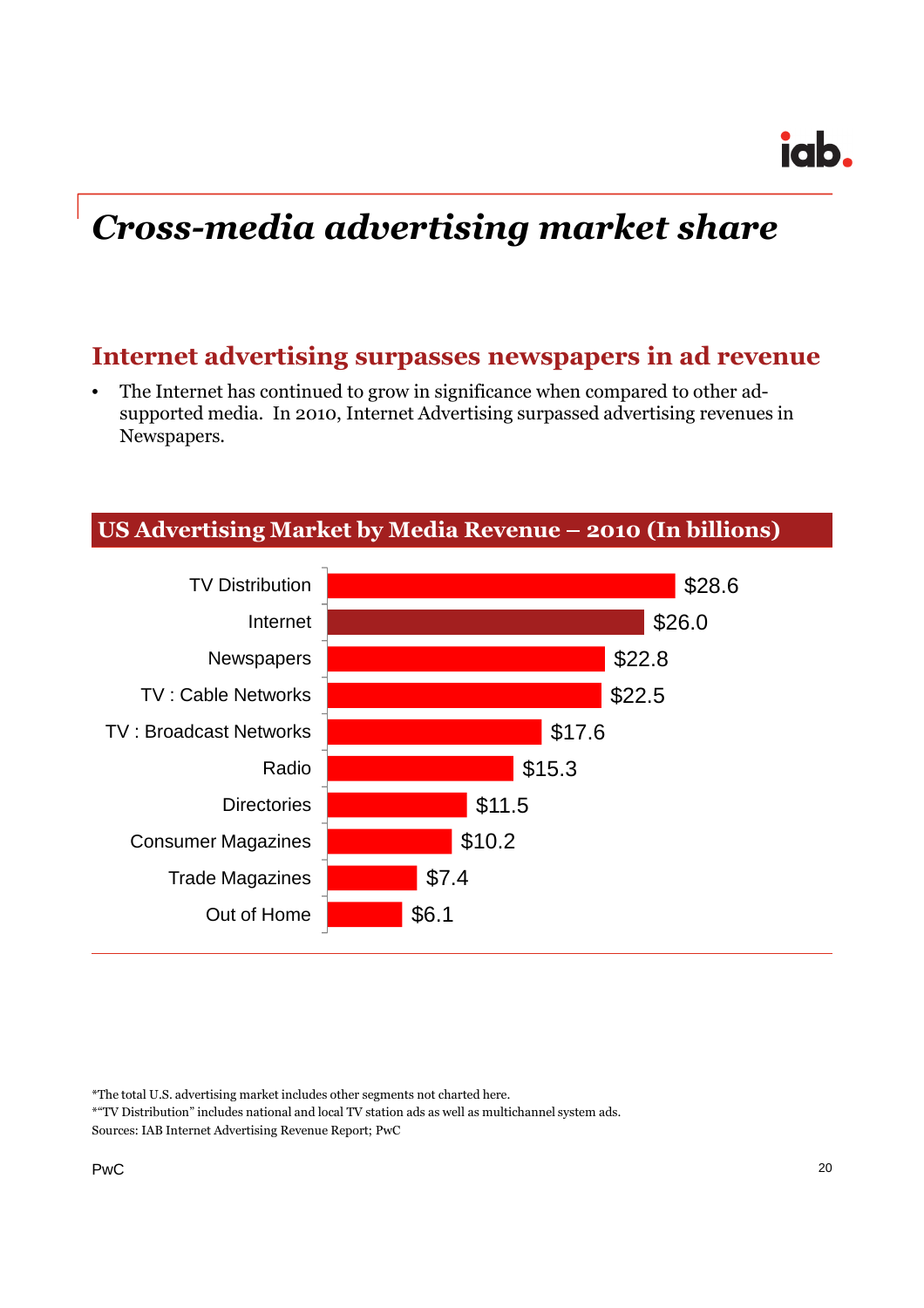## *Initial year growth comparisons – internet vs. broadcast and cable TV*

### **Internet advertising revenue out paces other media outlets during initial growth**

- The first 16 years of Internet Advertising (1995-2010) were charted against broadcast television (1949-1964) and cable television (1980-1995), presented in current inflation-adjusted dollars.
- Internet Advertising revenues continue to far outpace the growth of Cable Television and Broadcast Television during their first 16 years.



#### **Annual Advertising Revenue —First 16 Years (In billions)**

|                     | Year 5          | Year 10        | Year 15          | <b>Year 16</b>   |
|---------------------|-----------------|----------------|------------------|------------------|
| Internet            | \$4.62 billion  | \$9.62 billion | \$22.66 billion  | $$26.04$ billion |
| <b>Broadcast TV</b> | $$3.77$ billion | \$9.03 billion | $$14.09$ billion | \$16.10 billion  |
| Cable TV            | $$1.17$ billion | \$3.18 billion | $$6.15$ billion  | $$7.31$ billion  |

PwC 21 Sources: IAB Internet Advertising Revenue Report; PwC, Universal McCann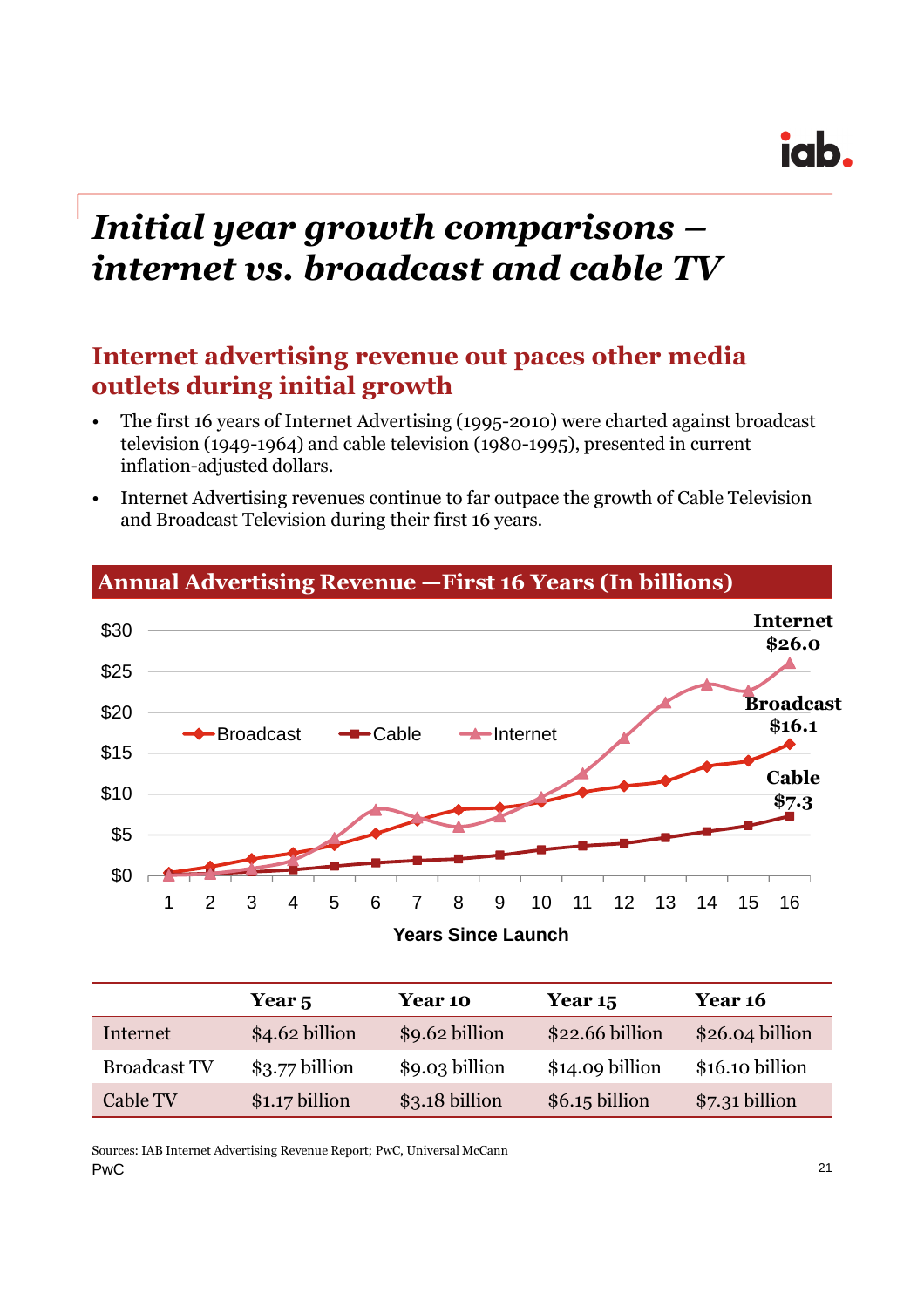## *Appendix*

### **Definitions of leading industry categories**

The industry categories used in the IAB Internet Advertising Revenue Report were sourced from the North American Standard Industrial Classification (SIC) Manual.†

| <b>Retail</b>                       | Includes mail order/catalog, apparel, restaurants/fast food, home<br>furnishings/textiles, toys, pet food/supplies, appliances, jewelry, drug stores, retail<br>stores and cosmetics stores.                                                                                                                                                                                                                                           |
|-------------------------------------|----------------------------------------------------------------------------------------------------------------------------------------------------------------------------------------------------------------------------------------------------------------------------------------------------------------------------------------------------------------------------------------------------------------------------------------|
| <b>Automotive</b>                   | Includes all automotive-related categories including sale/purchase of vehicles and<br>parts and maintenance.                                                                                                                                                                                                                                                                                                                           |
| <b>Entertainment</b>                | Includes film, music, TV, box office, video games and amusement & recreation.                                                                                                                                                                                                                                                                                                                                                          |
| <b>Consumer</b><br>packaged goods   | Includes packaged goods, food products, household products and tobacco.                                                                                                                                                                                                                                                                                                                                                                |
| <b>Leisure travel</b>               | Includes travel, hotel, airlines and resorts.                                                                                                                                                                                                                                                                                                                                                                                          |
| <b>Computing</b><br>products        | Includes hardware (computers, computer storage devices, and computer peripheral<br>equipment), consumer electronics, prepackaged software (operating, utility and<br>applications programs), local area network systems and network systems integration,<br>computer processing and data preparation and data processing services.                                                                                                     |
| <b>Financial</b><br><b>Services</b> | Includes commercial banks, credit agencies, personal credit institutions, consumer<br>finance companies, loan companies, business credit institutions and credit card<br>agencies. Also includes companies engaged in the underwriting, purchase, sale or<br>brokerage of securities and other financial contracts.                                                                                                                    |
| <b>Telecommun-</b><br>ications      | Includes point-to-point communications services, including telephone voice and data<br>communications, two-way mobile/cellular communications services and other non-<br>vocal message communications services (e.g., cablegram, electronic mail and<br>facsimile). Includes multi-channel video providers on a subscription fee basis (e.g.,<br>cable television, wireless cable television and direct broadcast satellite services). |
| Pharma &<br><b>Healthcare</b>       | Includes pharmaceutical products, facilities, services, researches and biological<br>products. Also comprises establishments providing health care and social assistance<br>for individuals as well as personal care, toiletries, and cosmetic products.                                                                                                                                                                               |
| <b>Media</b>                        | Includes establishments primarily engaged in radio and television broadcasting<br>(network and station) including commercial, religious, educational and other radio<br>or television stations. Also includes establishments primarily engaged in publishing<br>newspapers, periodicals and books.                                                                                                                                     |
|                                     |                                                                                                                                                                                                                                                                                                                                                                                                                                        |

†Survey participants reported results based on the 20 industry categories listed on page 25, which were used specifically for the IAB Internet Advertising Revenue Report. This is consistent with other relevant industry categorization sources that measure advertising spending by industry. For purposes of this report, PwC classified a number of individual categories under "Retail."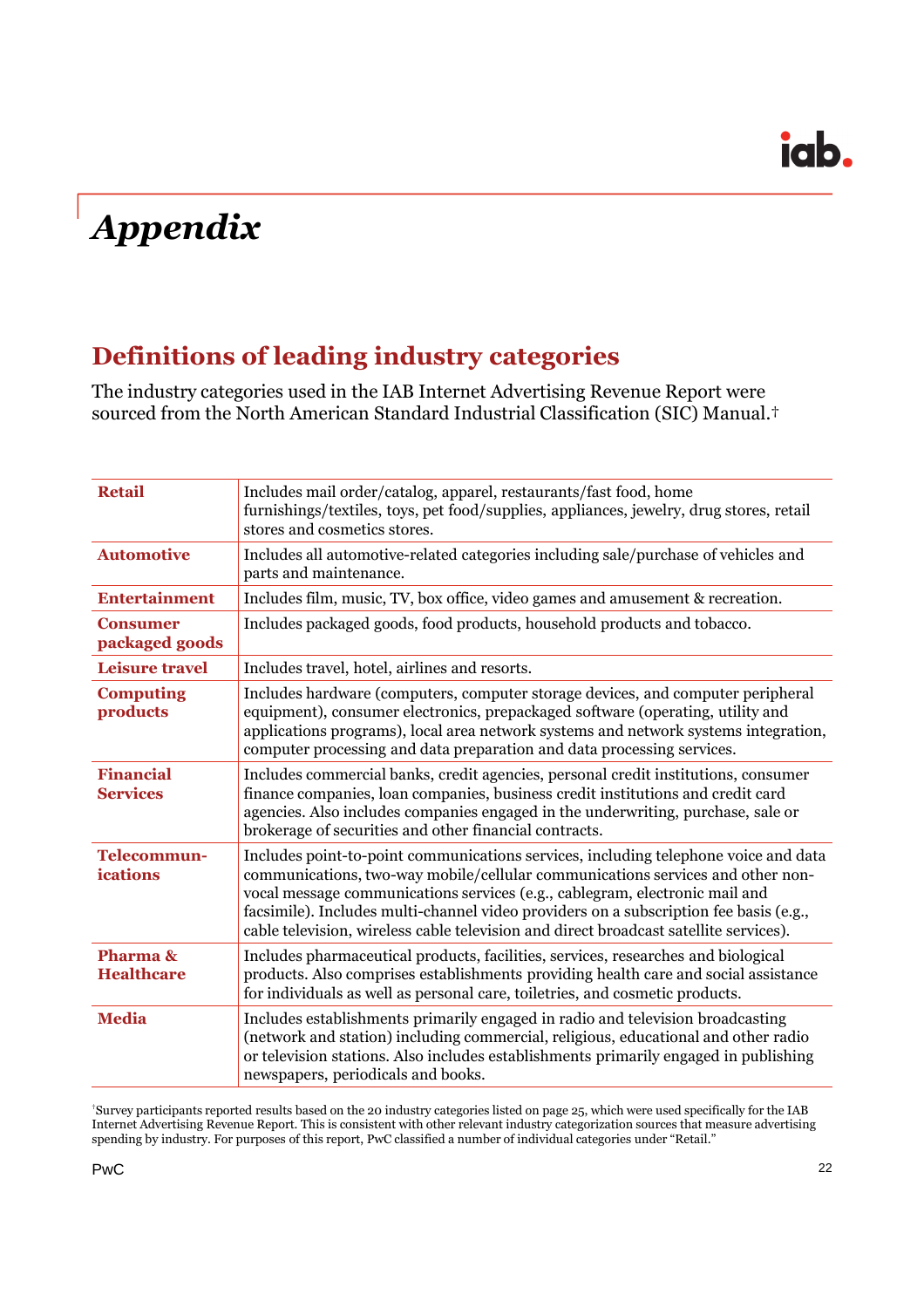## *Appendix*

## **Definitions of advertising formats**

| <b>Display</b><br><b>Advertising</b>       | Advertiser pays an Internet company for space to display a static or hyper-linked banner or logo on one or more of<br>the Internet company's pages.                                                                                                                                                                                                                                                                                                                                                                                                                                                                                                                                                                                                                                                                                                                                                                                                                                                   |
|--------------------------------------------|-------------------------------------------------------------------------------------------------------------------------------------------------------------------------------------------------------------------------------------------------------------------------------------------------------------------------------------------------------------------------------------------------------------------------------------------------------------------------------------------------------------------------------------------------------------------------------------------------------------------------------------------------------------------------------------------------------------------------------------------------------------------------------------------------------------------------------------------------------------------------------------------------------------------------------------------------------------------------------------------------------|
| Sponsorship                                | Represents custom content and/or experiences created for an advertiser which may or may not include ad<br>elements such as display advertising, brand logos, advertorial or pre-roll video. Sponsorships fall into several<br>categories:                                                                                                                                                                                                                                                                                                                                                                                                                                                                                                                                                                                                                                                                                                                                                             |
|                                            | Spotlights are custom built pages incorporating an advertiser's brand and housing a collection of content usually<br>around a theme:                                                                                                                                                                                                                                                                                                                                                                                                                                                                                                                                                                                                                                                                                                                                                                                                                                                                  |
|                                            | • Advergaming can range from an advertiser buying all the ad units around a game or a "sponsored by" link to<br>creating a custom branded game experience;                                                                                                                                                                                                                                                                                                                                                                                                                                                                                                                                                                                                                                                                                                                                                                                                                                            |
|                                            | Content & Section Sponsorship is when an advertiser exclusively sponsors a particular section of the site or<br>email (usually existing content) re-skinned with the advertiser's branding;                                                                                                                                                                                                                                                                                                                                                                                                                                                                                                                                                                                                                                                                                                                                                                                                           |
|                                            | Sweepstakes & Contests can range from branded sweepstakes on the site to a full-fledge branded contest with<br>submissions and judging                                                                                                                                                                                                                                                                                                                                                                                                                                                                                                                                                                                                                                                                                                                                                                                                                                                                |
| <b>Email</b>                               | Banner ads, links or advertiser sponsorships that appear in email newsletters, email marketing campaigns and<br>other commercial email communications. Includes all types of electronic mail (e.g., basic text or HTML-enabled).                                                                                                                                                                                                                                                                                                                                                                                                                                                                                                                                                                                                                                                                                                                                                                      |
| <b>Search</b>                              | Fees advertisers pay Internet companies to list and/or link their company site domain name to a specific search<br>word or phrase (includes paid search revenues). Search categories include:                                                                                                                                                                                                                                                                                                                                                                                                                                                                                                                                                                                                                                                                                                                                                                                                         |
|                                            | • Paid listings—text links appear at the top or side of search results for specific keywords. The more a marketer<br>pays, the higher the position it gets. Marketers only pay when a user clicks on the text link.                                                                                                                                                                                                                                                                                                                                                                                                                                                                                                                                                                                                                                                                                                                                                                                   |
|                                            | Contextual search-text links appear in an article based on the context of the content, instead of a user-<br>submitted keyword. Payment only occurs when the link is clicked.                                                                                                                                                                                                                                                                                                                                                                                                                                                                                                                                                                                                                                                                                                                                                                                                                         |
|                                            | • Paid inclusion—guarantees that a marketer's URL is indexed by a search engine. The listing is determined by<br>the engine's search algorithms.                                                                                                                                                                                                                                                                                                                                                                                                                                                                                                                                                                                                                                                                                                                                                                                                                                                      |
|                                            | <b>Site optimization</b> —modifies a site to make it easier for search engines to automatically index the site and<br>hopefully result in better placement in results.                                                                                                                                                                                                                                                                                                                                                                                                                                                                                                                                                                                                                                                                                                                                                                                                                                |
| <b>Lead</b><br>generation                  | Fees advertisers pay to Internet advertising companies that refer qualified purchase inquiries (e.g., auto dealers<br>which pay a fee in exchange for receiving a qualified purchase inquiry online) or provide consumer information<br>(demographic, contact, behavioral) where the consumer opts into being contacted by a marketer (email, postal,<br>telephone, fax). These processes are priced on a performance basis (e.g., cost-per-action, -lead or -inquiry), and<br>can include user applications (e.g., for a credit card), surveys, contests (e.g., sweepstakes) or registrations.                                                                                                                                                                                                                                                                                                                                                                                                       |
| <b>Classifieds</b><br>and auctions         | Fees advertisers pay Internet companies to list specific products or services (e.g., online job boards and<br>employment listings, real estate listings, automotive listings, auction-based listings, yellow pages).                                                                                                                                                                                                                                                                                                                                                                                                                                                                                                                                                                                                                                                                                                                                                                                  |
| <b>Rich media</b>                          | Advertisements that incorporate animation, sound, and/or interactivity in any format. It can be used either<br>singularly or in combination with the following technologies: sound, Flash, and with programming languages such<br>as Java, JavaScript, and DHTML. It is deployed via standard Web and wireless applications including e-mail, static<br>(e.g. .html) and dynamic (e.g. .asp) Web pages, and may appear in ad formats such as banners, buttons and<br>interstitials. Interstitials are included in the rich media category and represent full- or partial-page text and image<br>server-push advertisements which appear in the transition between two pages of content. Forms of interstitials can<br>include splash screens, page takeovers and pop-up windows.                                                                                                                                                                                                                      |
| <b>Digital Video</b><br><b>Commercials</b> | TV-like advertisements that may appear as in-page video commercials or before, during, and/or after a variety of<br>content in a player environment including but not limited to, streaming video, animation, gaming, and music video<br>content. This definition includes digital video commercials that appear in live, archived and downloadable<br>streaming content.                                                                                                                                                                                                                                                                                                                                                                                                                                                                                                                                                                                                                             |
| <b>Mobile</b><br><b>Advertising</b>        | Advertising tailored to and delivered through wireless mobile devices such as smartphones (e.g. Blackberry,<br>iPhone, Android), feature phones (e.g. lower-end mobile phones capable of accessing mobile content), and media<br>tablets (e.g. iPad, Samsung Galaxy Tab). Typically taking the form of static or rich media display ads, text<br>messaging ads, search ads, or audio/video spots, such advertising generally appears within mobile websites (e.g.<br>websites optimized for viewing on mobile devices), mobile applications (e.g. applications for smartphones running<br>iOS, Android, or other operating systems, or Java or BREW applications), text messaging services (i.e. SMS, MMS)<br>or within mobile search results (i.e., 411 listings, directories, mobile-optimized search engines). Mobile<br>advertising revenues are currently reported within the above pre-existing advertising formats, but have been<br>estimated and identified individually within this report. |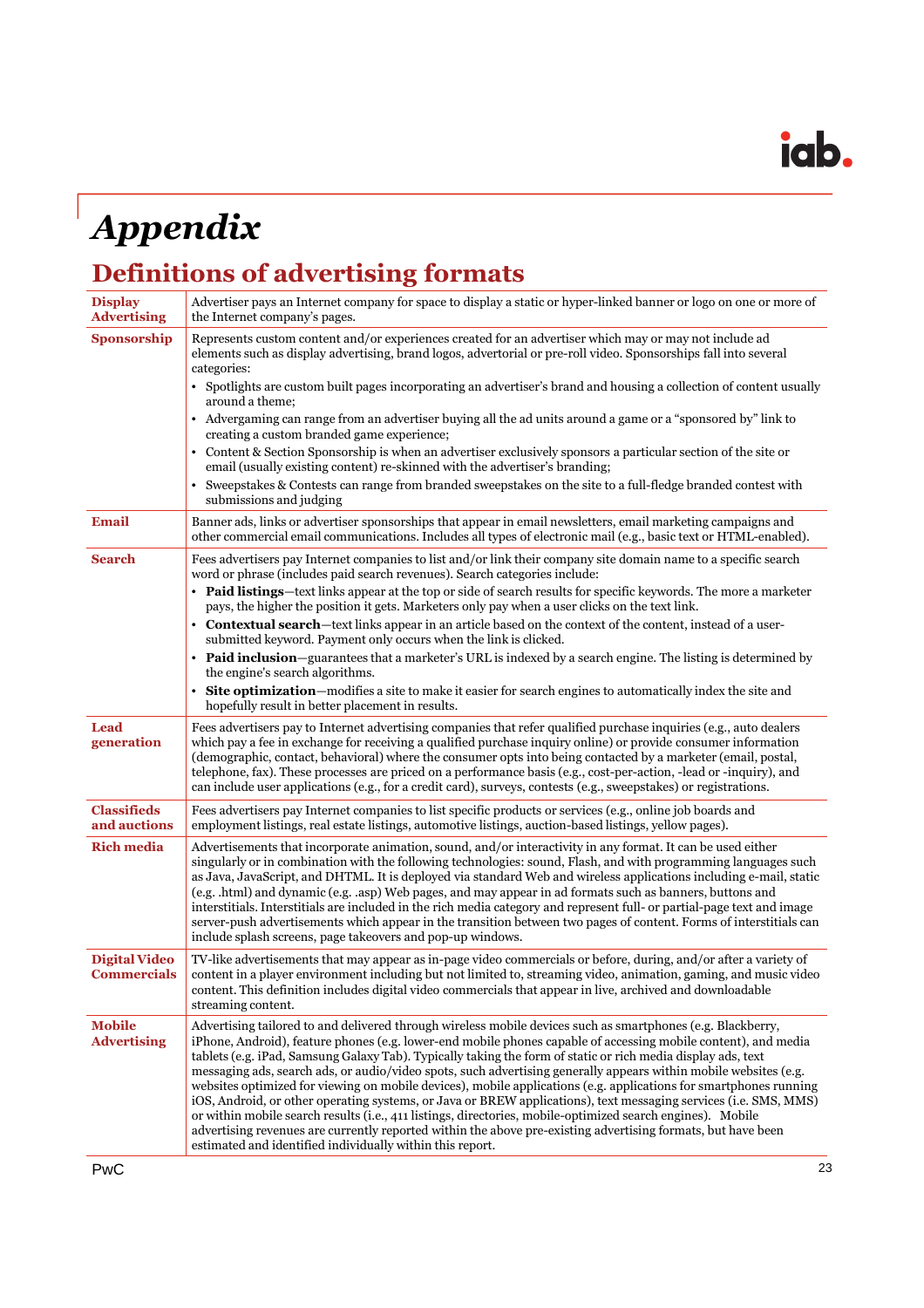## *Appendix*

#### **Survey scope**

The Interactive Advertising Bureau (IAB) retained PwC to establish a comprehensive standard for measuring the growth of Internet/online advertising revenues.

- The IAB Internet Advertising Revenue Report is part of an ongoing IAB mission to provide an accurate barometer of Internet advertising growth.
- To achieve differentiation from existing estimates and accomplish industry-wide acceptance, key aspects of the survey include:
	- Obtaining historical data directly from companies generating Internet/online advertising revenues;
	- Making the survey as inclusive as possible, encompassing all forms of Internet/online advertising, including Web sites, consumer online services, ad networks and e-mail providers; and
	- Ensuring and maintaining a confidential process, only releasing aggregate data.

### **Methodology**

- PwC:
	- Compiles a database of industry participants selling Internet/online advertising revenues.
	- Conducts a quantitative mailing survey with leading industry players, including Web publishers, ad networks, commercial online service providers, e-mail providers and other online media companies.
	- Supplemental Data is acquired through the use of publicly disclosed information
	- Requests and compiles several specific data items, including monthly gross commissionable advertising revenue by industry category and transaction.
	- Identifies non-participating companies and applies a conservative revenue estimate based on available public sources.
	- Analyzes the findings, identifies and reports key trends.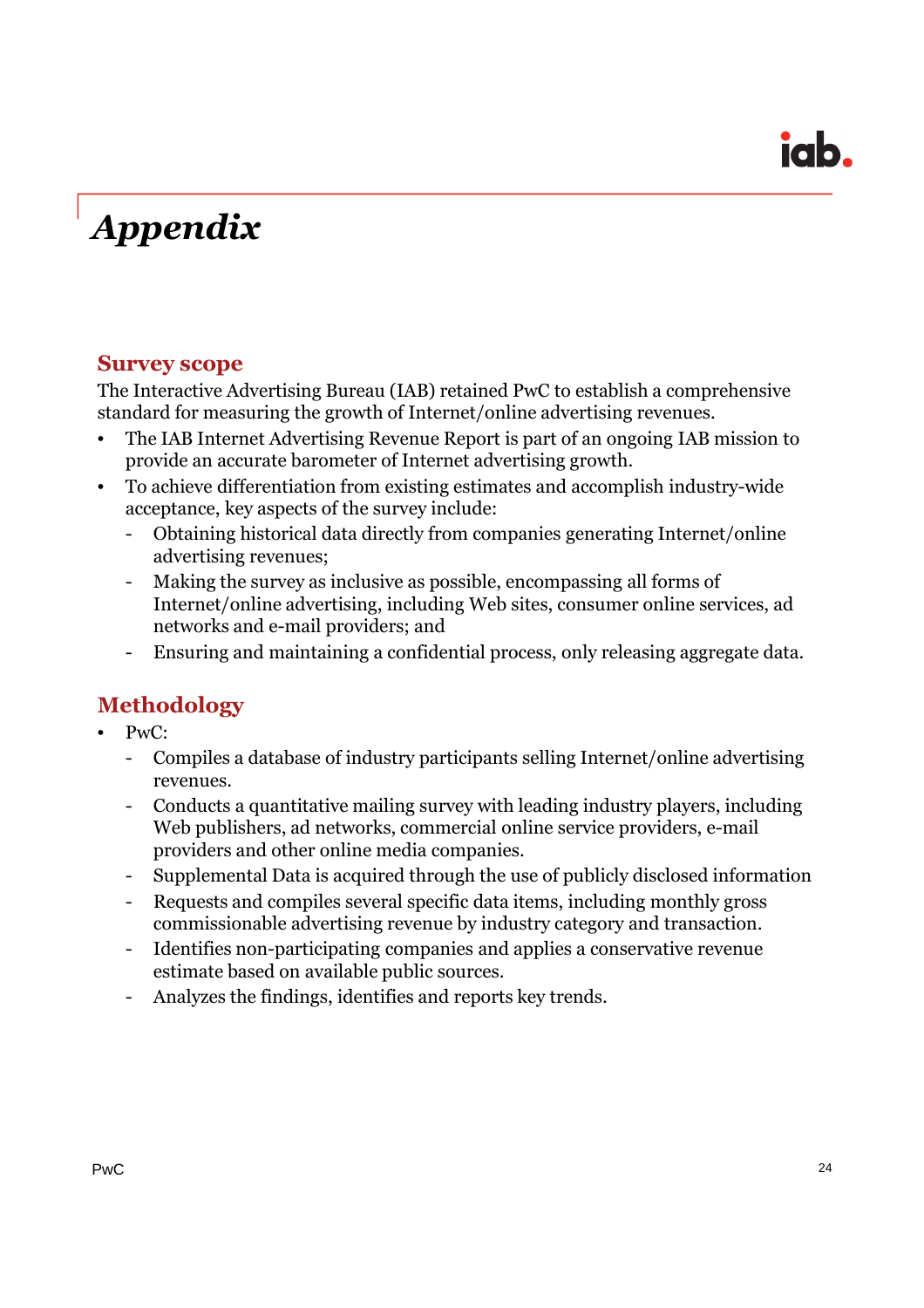

#### **Survey Industry Categories**

| Automotive                                                                             | <b>Financial Services (Banks,</b>      | Restaurants/Fast food                                |  |
|----------------------------------------------------------------------------------------|----------------------------------------|------------------------------------------------------|--|
| Beer/Wine/Liquor                                                                       | Insurance, Securities,<br>Mortgages)   | Retail, Mail Order, Catalogs and<br>Apparel          |  |
| <b>Business Products/Services</b>                                                      | Personal Care, Toiletries and          |                                                      |  |
| Computers (Hardware/Software)                                                          | Cosmetics                              | Telecommunications:<br>Telephony, Cable/Satellite TV |  |
| and Consumer Electronics                                                               | Drugs and Remedies                     | Services, ISPs                                       |  |
| Consumer Packaged Goods,<br>Food, Non-Alcoholic Beverages                              | Manufacturing                          | Toys/Games                                           |  |
| and Candy                                                                              | Media                                  | Leisure Travel (Airfare, Hotels,                     |  |
| <b>Educational Services</b>                                                            | Professional Sports and Sporting       | Resorts)                                             |  |
| Entertainment (Film, Music, TV,<br>Box Office, Video Games,<br>Amusement/Recreational) | & Athletic Goods<br><b>Real Estate</b> | Business Travel (Airfare, Hotels,<br>Resorts)        |  |

#### **About the Interactive Advertising Bureau**

The Interactive Advertising Bureau (IAB) is comprised of more than 500 leading media and technology companies who are responsible for selling 86% of online advertising in the United States. On behalf of its members, the IAB is dedicated to the growth of the interactive advertising marketplace, of interactive's share of total marketing spend, and of its members' share of total marketing spend. The IAB educates marketers, agencies, media companies and the wider business community about the value of interactive advertising. Working with its member companies, the IAB evaluates and recommends standards and practices and fields critical research on interactive advertising. Founded in 1996, the IAB is headquartered in New York City with a Public Policy office in Washington, D.C. For more information, please visit www.iab.net.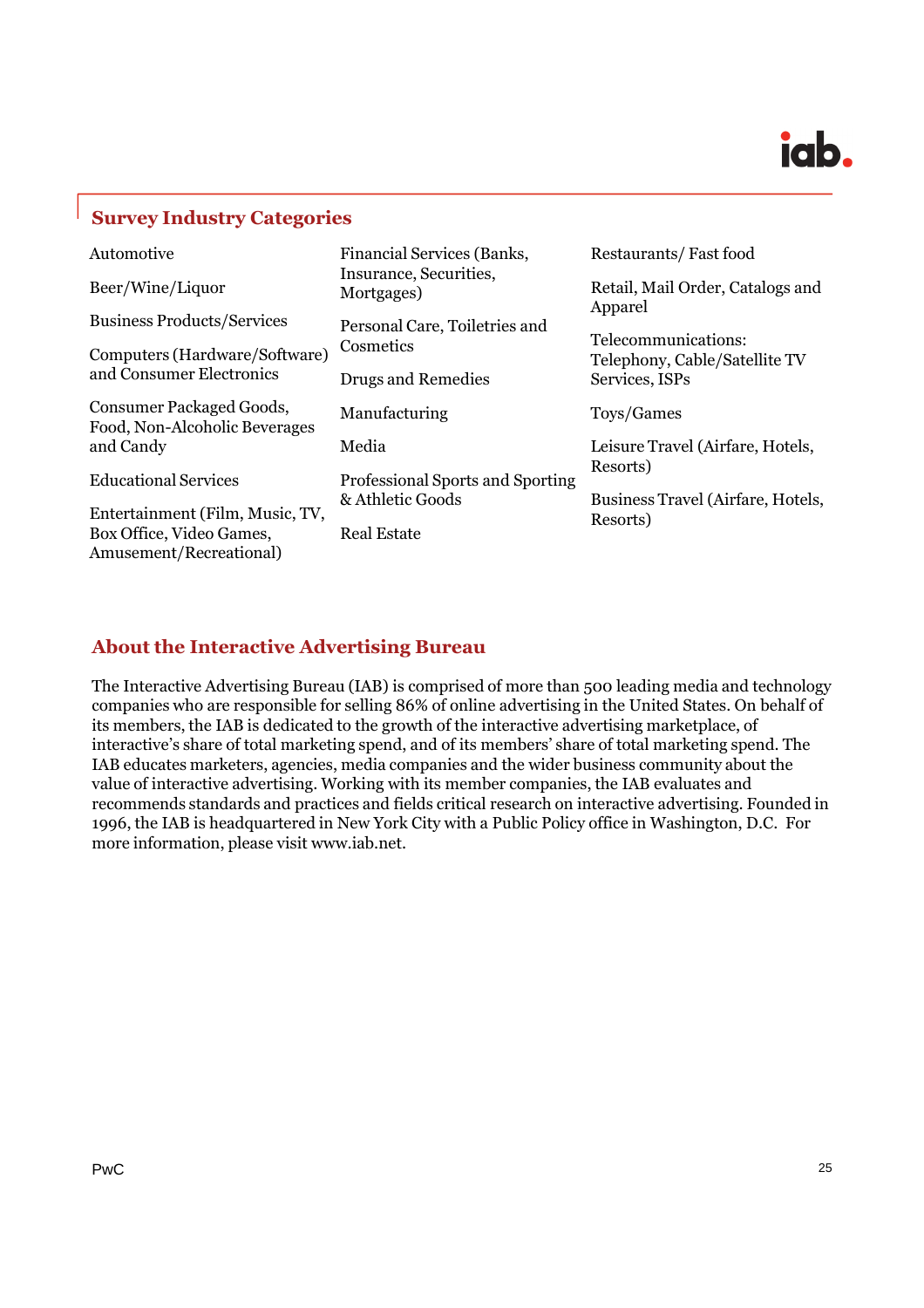#### **Overall Report Guidance Provided by IAB Leadership**

#### **Executive Committee**

President **Randall Rothenberg**

IAB

**Randy Kilgore** Tremor Media

**Dennis Woodside** Google

#### **Board of Directors**

**Kevin Arrix** MTV Networks

**Tom Arrix** Facebook

**John Battelle** Federated Media

**Alisa Bowen** The Wall Street Journal Digital Network

**David Carey** Hearst Magazines

**Jarvis Coffin** Burst Media

**Louis Cona** Condé Nast Media Group

**Kevin Conroy** Univision Interactive Media

**Greg D'Alba CNN** 

**Jory Des Jardins** BlogHer

**Mitch Golub** cars.com

#### **Ex-Officio**

**Treasurer Bruce Gordon** Disney Interactive Media Group Chairman **Bob Carrigan** IDG Communications, Inc.

**David Moore** 24/7 Real Media, Inc.

#### Vice Chair

**Peter Naylor** NBC Universal

**Rik van der Kooi** Microsoft

**Elizabeth Harz** Electronic Arts

**Jeff Hirsch** AudienceScience

**Kathy Kayse** The Oprah Winfrey Network (Discovery Networks)

**Jeff Levick** AOL

**Leon Levitt** Cox Newspapers

**Chris Ma** The Washington Post Company

**Greg McCastle** AT&T Advanced Ad Solutions

**David Morris** CBS Interactive

**Martin Nisenholtz** The New York Times Company

**Mike Perlis** Forbes Media

**Secretary** 

**Joseph Rosenbaum** Reed Smith LLP

**James Pitaro** Disney Interactive Media Group **Randall Rothenberg I**AB

**Scott Schiller** Comcast Interactive Media

**Vivek Shah** Ziff Davis LLC

**Tina Sharkey BabyCenter** 

**Elisa Steele** Yahoo!

**Nada Stirratt** MySpace

**Bill Todd** ValueClick

**Lisa Utzschneider** Amazon.com

**Lauren Wiener** Meredith

**Jeff Wilks** USATODAY.com

Founding Chairman **Rich LeFurgy** Archer Advisors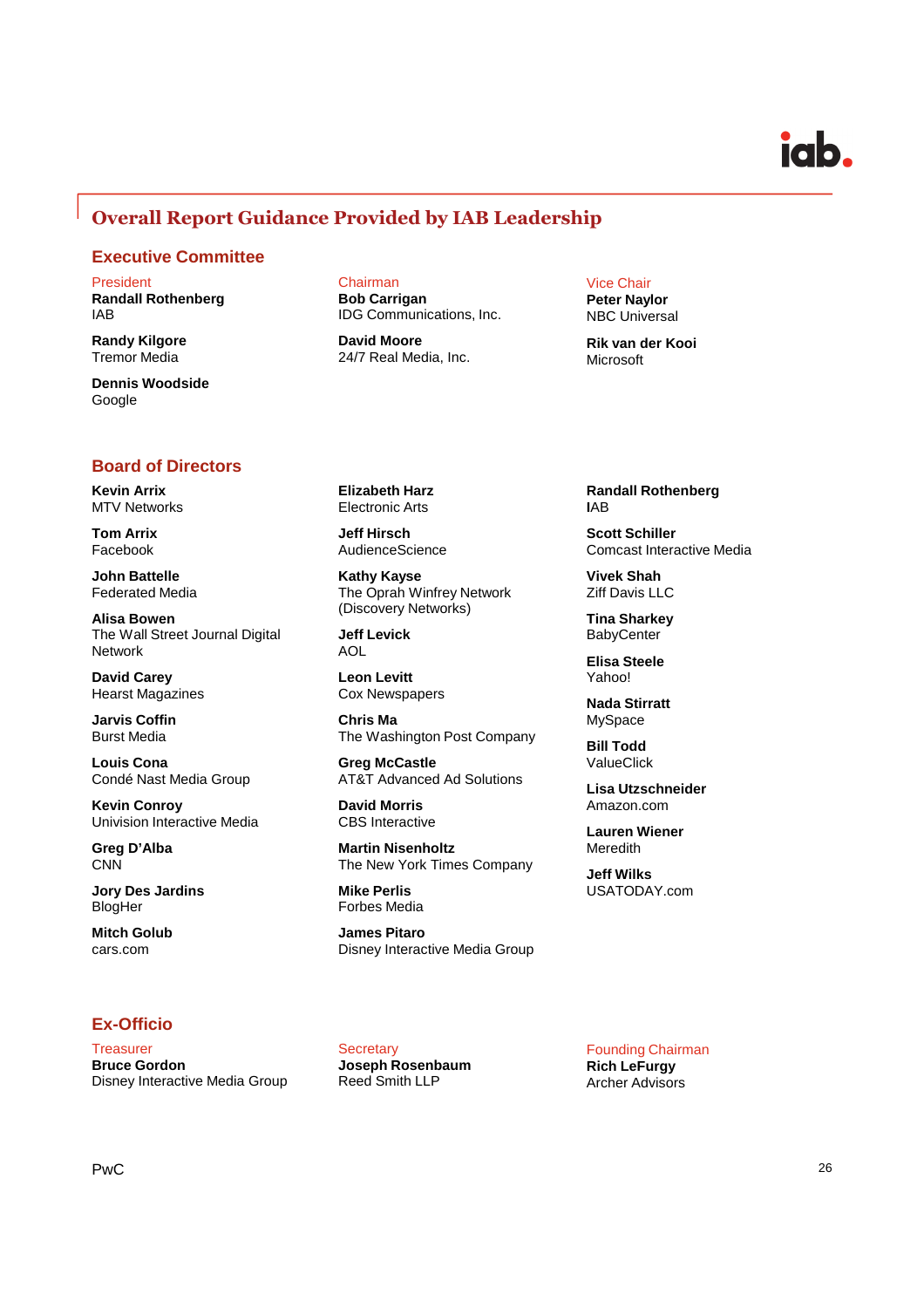## *PwC New Media Group*

PwC (www.pwc.com) provides industry-focused assurance, tax and advisory services for public and private clients. More than 146,000 people in 150 countries connect their thinking, experience and solutions to build public trust and enhance value for clients and their stakeholders.

PwC's New Media Group was the first practice of its kind at a Big Four firm. Currently located in New York, Los Angeles, Boston, Seattle and the Bay Area, our New Media Group includes accounting, tax and consulting professionals who have broad and deep experience in the three areas that converge to form new media: advanced telecommunications, enabling software and content development/distribution.

#### **Our services include:**

- Business assurance services
- Web audience measurement and advertising delivery auditing and advisory
- IAB Measurement Certification Compliance auditing
- Privacy policy structuring, attestation and compliance advisory
- Mergers & Acquisition assistance
- Tax planning and compliance
- Capital sourcing and IPO assistance

For more information about our New Media Group, contact one of the following PwC professionals:

New York **David Silverman** Partner, Assurance Services 646.471.5421 david.silverman@us.pwc.com New York

**Russ Sapienza** Partner, Advisory Services 646.471.1517 russell.j.sapienza@us.pwc.com

Boston **Vic Petri** Partner, Assurance Services 617.478.1698 victor.petri@us.pwc.com

**Mike Pearl** Partner, Assurance Services 408.817.3801 michael.pearl@us.pwc.com

San Jose

**Seattle** 

**Suzanne Faulkner** Partner, Assurance Services 206.398.3550 suzanne.faulkner@us.pwc.com